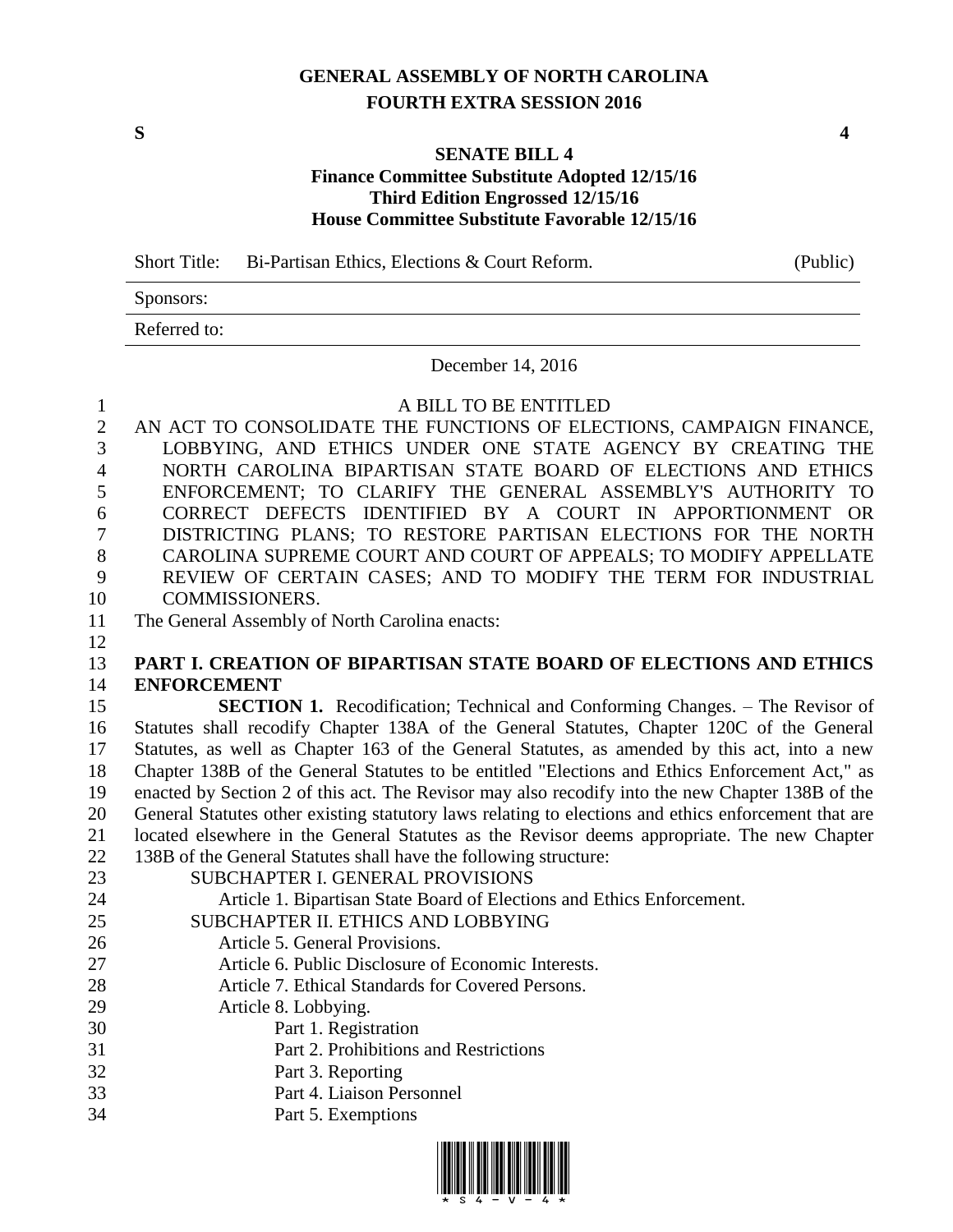## **General Assembly Of North Carolina Fourth Extra Session 2016**  Part 6. Miscellaneous Article 9. Violation Consequences. SUBCHAPTER III. ELECTION AND ELECTION LAWS Article 15. Time of Primaries and Elections. Part 1. Time of Primaries and Elections Part 2. Time of Elections to Fill Vacancies Article 16. Election Officers. Part 1. State Board Powers and Duties Part 2. County Boards of Elections Part 3. Political Activities by Board of Elections Members and Employees Part 4. Precinct Election Officials **Article 17. Qualifying to Vote.**  Part 1. Qualifications of Voters Part 2. Registration of Voters Part 3. Challenges Part 4. HAVA Administrative Complaint Procedure Article 18. Political Parties. Article 19. Nomination of Candidates. Part 1. Primary Elections Part 2. Nomination by Petition 21 Part 3. Challenge to Candidacy Article 20. Conduct of Primaries and Elections. Part 1. Precincts and Voting Places Part 2. Precinct Boundaries Part 3. Voting Part 4. Counting Official Ballots, Canvassing Votes, Hearing Protests, and Certifying Results Part 5. Members of United States House of Representatives Part 6. Presidential Electors Part 7. Presidential Preference Primary Act Part 8. Petitions for Elections and Referenda Article 21. Absentee Voting. Part 1. Absentee Ballot Part 2. Uniform Military and Overseas Voters Act Article 22. Regulation of Election Campaigns. Part 1. Corrupt Practices and Other Offenses Against the Elective Franchise Article 23. Regulating Contributions and Expenditures in Political Campaigns. Part 1. In General Part 2. Disclosure Requirements for Media Advertisements Part 3. Municipal Campaign Reporting Article 24. The North Carolina Public Campaign Fund. Article 25. The Voter-Owned Elections Act. Article 26. Legal Expense Funds. Article 27. Municipal Elections. Part 1. Municipal Election Procedure Part 2. Conduct of Municipal Elections Article 28. Nomination and Election of Appellate, Superior, and District Court Judges. When recodifying, the Revisor is authorized to change all references to the State Ethics Commission, to the State Board of Elections, or to the Secretary of State, to instead be references to the Bipartisan State Board of Elections and Ethics Enforcement. The Revisor may separate subsections of existing statutory sections into new sections and, when necessary to organize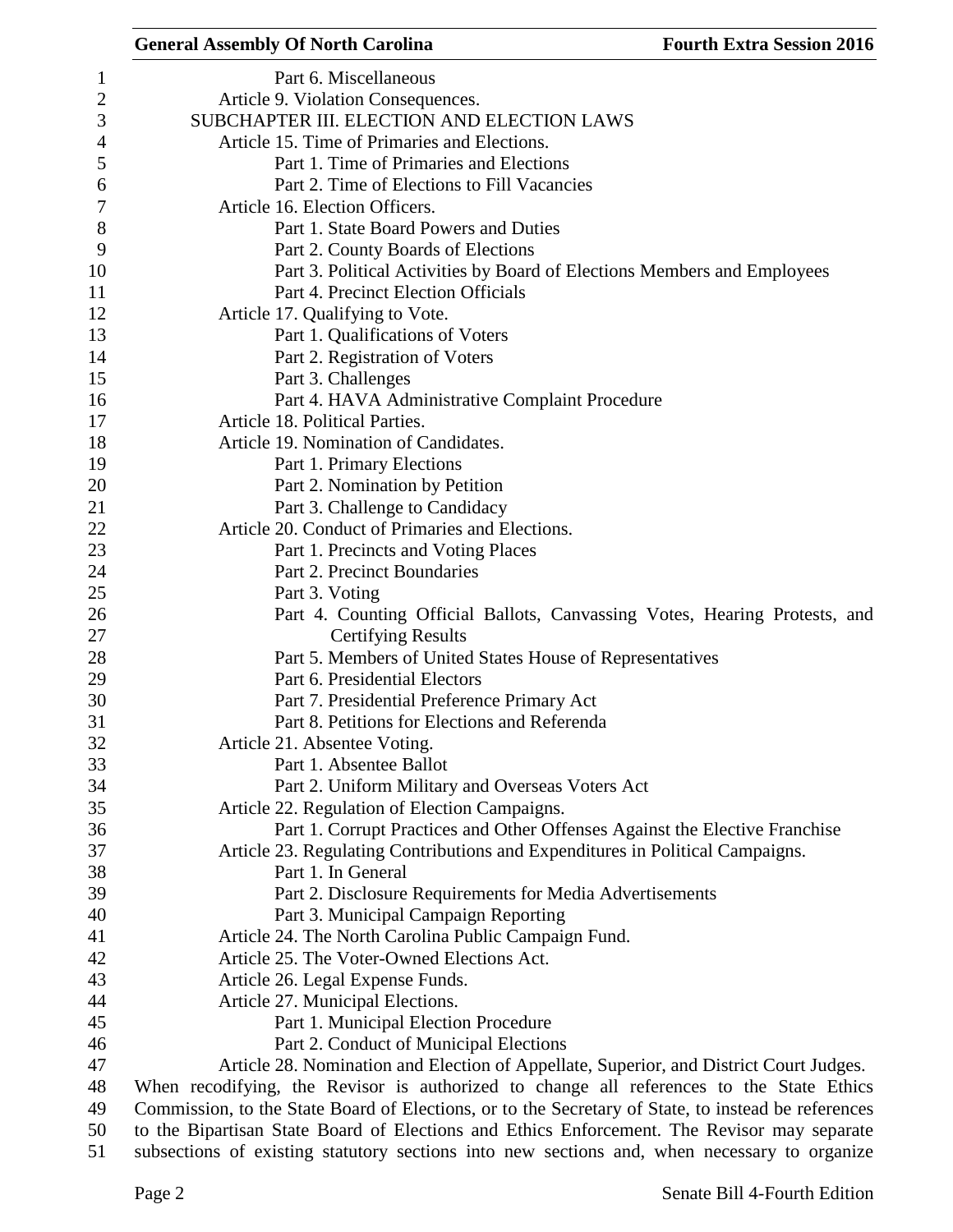relevant law into its proper place in the above structure, may rearrange sentences that currently appear within subsections. The Revisor may modify statutory citations throughout the General Statutes, as appropriate, and may modify any references to statutory divisions, such as "Chapter," "Subchapter," "Article," "Part," "section," and "subsection," adjust the order of lists of multiple statutes to maintain statutory order, correct terms and conform names and titles changed by this act, eliminate duplicative references to the Bipartisan State Board of Elections and Ethics Enforcement that result from the changes authorized by this section, and make conforming changes to catch lines and references to catch lines. The Revisor may also adjust subject and verb agreement and the placement of conjunctions. The Revisor shall consult with the State Ethics Commission, the State Board of Elections, the Secretary of State, and the new Bipartisan State Board of Elections and Ethics Enforcement on this recodification. **SECTION 2.(a)** The General Statutes are amended by adding a new Chapter to read: "**Chapter 138B.** "**Elections and Ethics Enforcement Act.**" **SECTION 2.(b)** Chapter 138B of the General Statutes, as enacted by this act, is amended by adding a new Subchapter to read: "**SUBCHAPTER I. GENERAL PROVISIONS.**" **SECTION 2.(c)** Subchapter I of Chapter 138B of the General Statutes, as enacted by this act, is amended by adding a new Article to read: "Article 1. "Bipartisan State Board of Elections and Ethics Enforcement. "**§ 138B-1. Bipartisan State Board of Elections and Ethics Enforcement established.** There is established the Bipartisan State Board of Elections and Ethics Enforcement, referred to as the State Board in this Chapter. "**§ 138B-2. Membership.** (a) The State Board shall consist of eight individuals registered to vote in North Carolina, as follows: 28 (1) Four members shall be appointed by the Governor, two of whom shall be of the political party with the highest number of registered affiliates and two of whom shall be of the political party with the second highest number of registered affiliates, as reflected by the latest registration statistics published by the State Board. The Governor shall appoint two members each from a list of three nominees submitted by the State party chairs of the two political parties with the highest number of registered affiliates, as reflected by the latest registration statistics published by the State Board. (2) Two members shall be appointed by the General Assembly upon the recommendation of the Speaker of the House of Representatives, as provided in G.S. 120-121. One member shall be of the political party with the highest number of registered affiliates and one member shall be of the political party with the second highest number of registered affiliates, as reflected by the latest registration statistics published by the State Board. All appointments shall be from a list of three nominees submitted to the Speaker of the House of Representatives by the majority leader of the House of Representatives and a list of three nominees submitted to the Speaker of the House of Representatives by the minority leader of the House of Representatives. (3) Two members shall be appointed by the General Assembly upon the recommendation of the President Pro Tempore of the Senate, as provided in G.S. 120-121. One member shall be of the political party with the highest number of registered affiliates and one member shall be of the political party with the second highest number of registered affiliates, as reflected by the latest registration statistics published by the State Board. All appointments shall be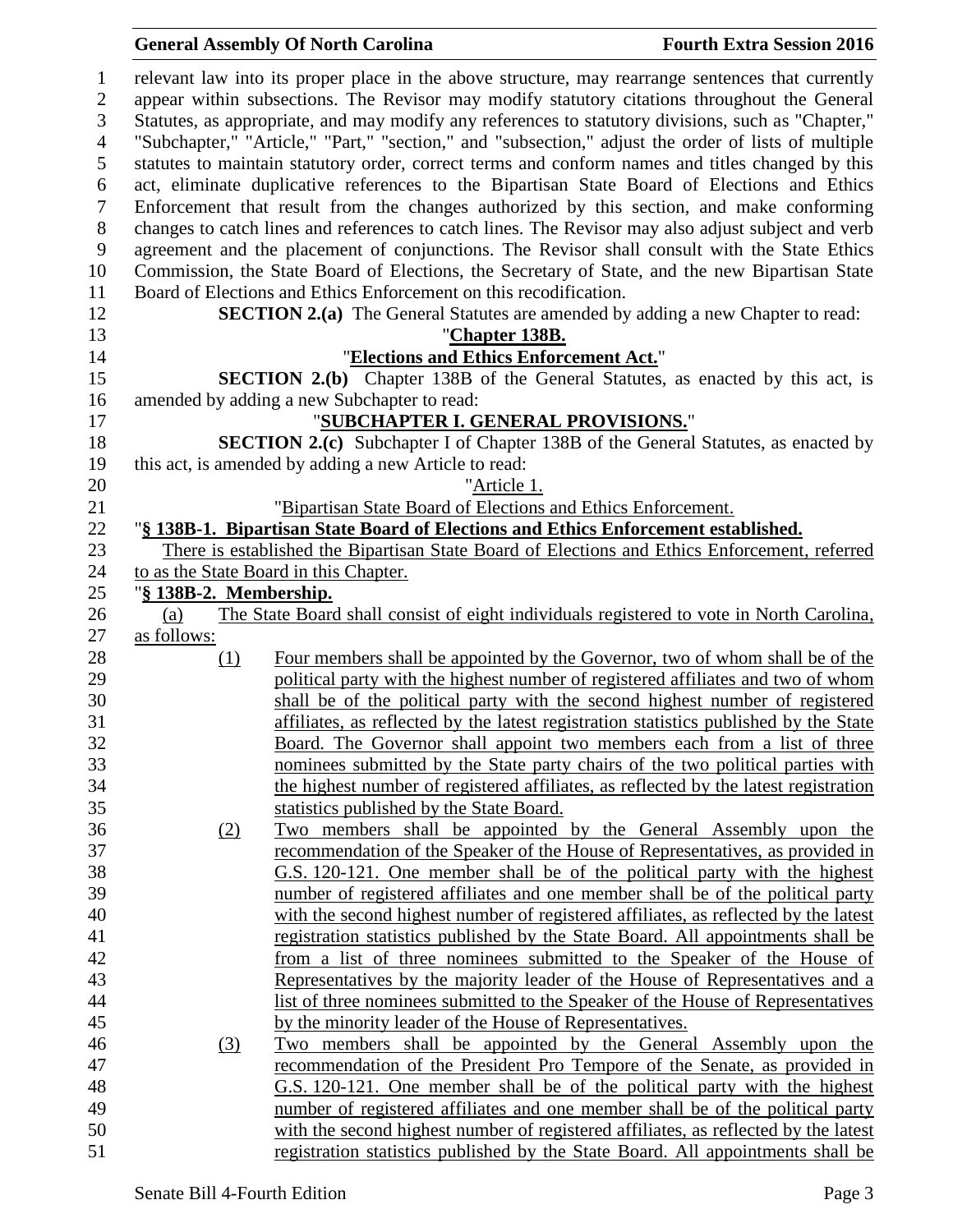| <b>General Assembly Of North Carolina</b>                                                                                                                                                               | <b>Fourth Extra Session 2016</b> |
|---------------------------------------------------------------------------------------------------------------------------------------------------------------------------------------------------------|----------------------------------|
| from a list of three nominees submitted to the President Pro Tempore by the                                                                                                                             |                                  |
| majority leader of the Senate and a list of three nominees submitted to the                                                                                                                             |                                  |
| President Pro Tempore by the minority leader of the Senate.                                                                                                                                             |                                  |
| Members shall serve for four-year terms, beginning May 1 immediately following the<br>(b)                                                                                                               |                                  |
| election of the Governor.                                                                                                                                                                               |                                  |
| Members shall be removed by the member's appointing authority from the State Board<br>(c)                                                                                                               |                                  |
| only for misfeasance, malfeasance, or nonfeasance.                                                                                                                                                      |                                  |
| Any vacancy occurring on the State Board shall be filled by an individual affiliated<br>(d)                                                                                                             |                                  |
| with the same political party of the vacating member. Any vacancy occurring in the State Board in                                                                                                       |                                  |
| an appointment made by the Governor shall be filled by the Governor, and the person so appointed                                                                                                        |                                  |
| shall fill the unexpired term. The Governor shall fill the vacancy from a list of two names                                                                                                             |                                  |
| submitted by the State party chair of the political party with which the vacating member was                                                                                                            |                                  |
| affiliated if that list is submitted within 30 days of the occurrence of the vacancy. Any vacancy                                                                                                       |                                  |
| occurring on the State Board in an appointment made by the General Assembly upon the                                                                                                                    |                                  |
| recommendation of the Speaker of the House of Representatives shall be filled in accordance with                                                                                                        |                                  |
| G.S. 120-122 for the remainder of the unfulfilled term. Any vacancy occurring on the State Board                                                                                                        |                                  |
| in an appointment made by the General Assembly upon the recommendation of the President Pro                                                                                                             |                                  |
| Tempore of the Senate shall be filled in accordance with G.S. 120-122 for the remainder of the                                                                                                          |                                  |
| unfulfilled term.                                                                                                                                                                                       |                                  |
| At the first meeting held after new appointments are made, the members of the State<br>(e)                                                                                                              |                                  |
| Board shall take the following oath:                                                                                                                                                                    |                                  |
| , do solemnly swear (or affirm) that I will support the Constitution                                                                                                                                    |                                  |
| of the United States; that I will be faithful and bear true allegiance to the State of North                                                                                                            |                                  |
| Carolina and to the constitutional powers and authorities which are or may be                                                                                                                           |                                  |
| established for the government thereof; that I will endeavor to support, maintain, and                                                                                                                  |                                  |
| defend the Constitution of said State; and that I will well and truly execute the duties of                                                                                                             |                                  |
| the office of member of the Bipartisan State Board of Elections and Ethics                                                                                                                              |                                  |
| <u>Enforcement according to the best of my knowledge and ability, according to law, so</u>                                                                                                              |                                  |
| help me God."                                                                                                                                                                                           |                                  |
| At the first meeting in May, the State Board shall organize by electing one of its<br>(f)                                                                                                               |                                  |
| members chair and one of its members vice-chair, each to serve a one-year term as such. In the                                                                                                          |                                  |
| odd-numbered year, the chair shall be a member of the political party with the highest number of                                                                                                        |                                  |
| registered affiliates, as reflected by the latest registration statistics published by the State Board,                                                                                                 |                                  |
| and the vice-chair a member of the political party with the second highest number of registered                                                                                                         |                                  |
| affiliates. In the even-numbered year, the chair shall be a member of the political party with the                                                                                                      |                                  |
| second highest number of registered affiliates, as reflected by the latest registration statistics<br>published by the State Board, and the vice-chair a member of the political party with the highest |                                  |
| number of registered affiliates.                                                                                                                                                                        |                                  |
| At the first meeting held after new appointments are made after taking the oath, the<br>(g)                                                                                                             |                                  |
| State Board shall elect one of its members secretary, to serve a four-year term as such.                                                                                                                |                                  |
| No person shall be eligible to serve as a member of the State Board who holds any<br>(h)                                                                                                                |                                  |
| elective or appointive office under the government of the United States, the State of North                                                                                                             |                                  |
| Carolina, or any political subdivision thereof. No person who holds any office in a political party                                                                                                     |                                  |
| or organization, or who is a candidate for nomination or election to any office, or who is a                                                                                                            |                                  |
| campaign manager or treasurer of any candidate in a primary or election shall be eligible to serve                                                                                                      |                                  |
| as a member of the State Board. In addition, no person while serving on the State Board shall:                                                                                                          |                                  |
| Make a reportable contribution to a candidate for a public office over which the<br>(1)                                                                                                                 |                                  |
| State Board would have jurisdiction or authority.                                                                                                                                                       |                                  |
| Register as a lobby ist under Article 8 of this Chapter.<br>(2)                                                                                                                                         |                                  |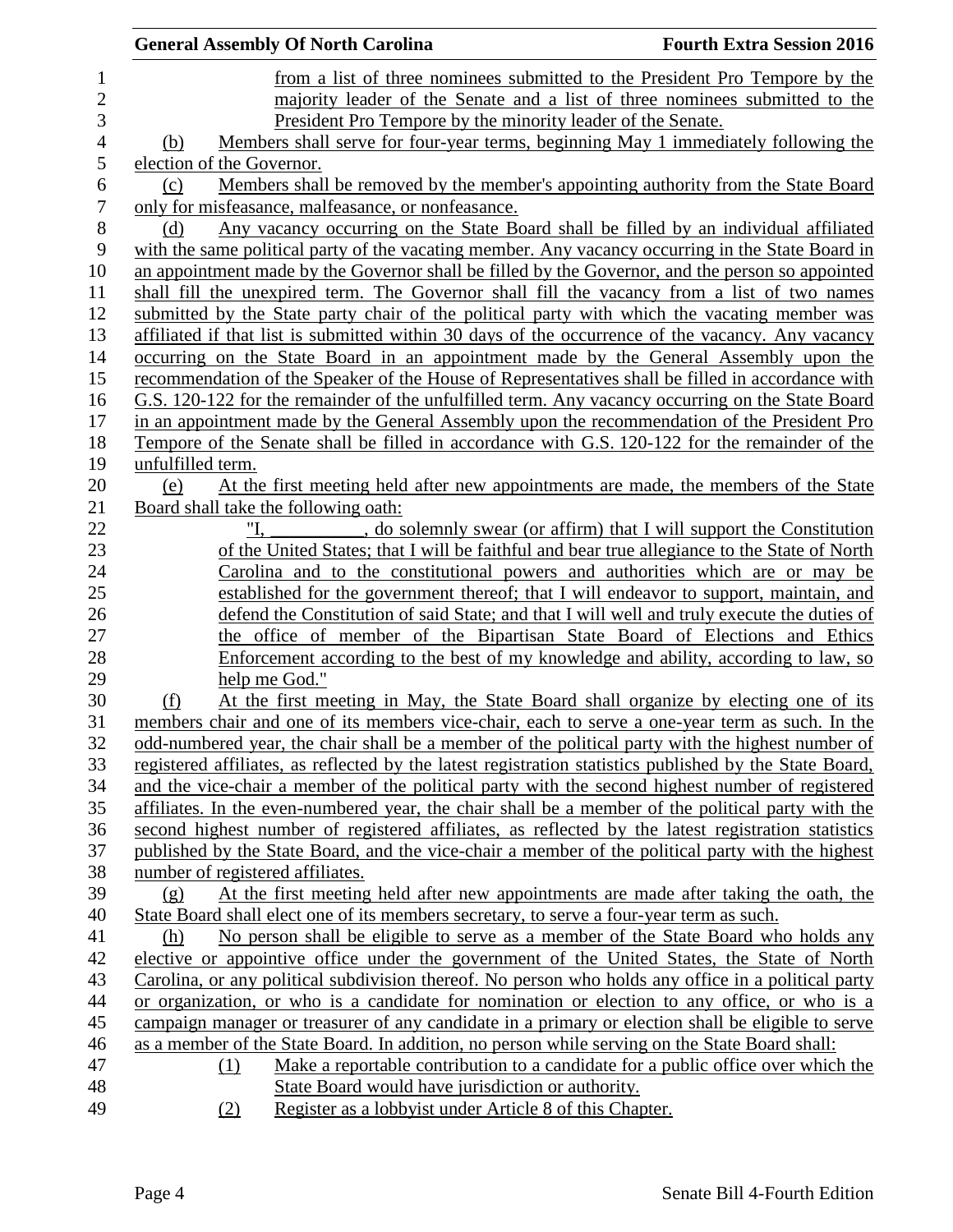|                               | <b>General Assembly Of North Carolina</b>                                                            | <b>Fourth Extra Session 2016</b> |
|-------------------------------|------------------------------------------------------------------------------------------------------|----------------------------------|
| (3)                           | Make written or oral statements intended for general distribution or                                 |                                  |
|                               | dissemination to the public at large supporting or opposing the nomination or                        |                                  |
|                               | election of one or more clearly identified candidates for public office.                             |                                  |
| (4)                           | Make written or oral statements intended for general distribution or                                 |                                  |
|                               | dissemination to the public at large supporting or opposing the passage of one                       |                                  |
|                               | or more clearly identified referendum or ballot issue proposals.                                     |                                  |
| (5)                           | Solicit contributions for a candidate, political committee, or referendum                            |                                  |
|                               | committee.                                                                                           |                                  |
| (i)                           | Members of the State Board shall receive per diem, subsistence, and travel, as provided              |                                  |
| in G.S. 138-5 and G.S. 138-6. |                                                                                                      |                                  |
|                               | "§ 138B-3. Meetings; quorum; majority.                                                               |                                  |
|                               | The State Board shall meet at least monthly and at other times as called by its chair or by six      |                                  |
|                               | of its members. In the case of a vacancy in the chair, meetings may be called by the vice-chair. Six |                                  |
|                               | members of the State Board constitute a quorum for the transaction of business. Except where         |                                  |
|                               | required by law to act unanimously, a majority vote for action of the State Board shall require six  |                                  |
| of the eight members.         |                                                                                                      |                                  |
|                               | "§ 138B-4. Powers of the State Board in the execution of State Board duties.                         |                                  |
| (a)                           | In the performance of the duties enumerated in this Chapter, the State Board, upon a                 |                                  |
|                               | vote of six or more of its members, shall have power to administer oaths, issue subpoenas,           |                                  |
|                               | summon witnesses, and compel the production of papers, books, records, and other evidence. Such      |                                  |
|                               | subpoenas for designated witnesses or identified papers, books, records, and other evidence shall    |                                  |
|                               | be signed and issued by the chair.                                                                   |                                  |
| (b)                           | In the absence of the chair or upon the chair's refusal to act, the vice-chair may sign              |                                  |
|                               | and issue subpoenas, summon witnesses, and compel the production of papers, books, records, and      |                                  |
|                               | other evidence approved in accordance with subsection (a) of this section. In the absence of the     |                                  |
|                               | chair or upon the chair's refusal to act, any member of the State Board may administer oaths.        |                                  |
| (c)                           | The State Board, upon a vote of six or more of its members, may petition the Superior                |                                  |
|                               | Court of Wake County for the approval to issue subpoenas and subpoenas duces tecum as                |                                  |
|                               | necessary to conduct investigations of violations of this Chapter. The court shall authorize         |                                  |
|                               | subpoenas under this subsection when the court determines they are necessary for the enforcement     |                                  |
|                               | of this Chapter. Subpoenas issued under this subsection shall be enforceable by the court through    |                                  |
|                               | contempt powers. Venue shall be with the Superior Court of Wake County for any nonresident           |                                  |
|                               | person, or that person's agent, who makes a reportable expenditure under this Chapter, and           |                                  |
|                               | personal jurisdiction may be asserted under G.S. 1-75.4.                                             |                                  |
|                               | "§ 138B-5. Independent agency, staff, and offices.                                                   |                                  |
| (a)                           | The State Board shall be and remain an independent regulatory and quasi-judicial                     |                                  |
|                               | agency and shall not be placed within any principal administrative department. The State Board       |                                  |
|                               | shall exercise its statutory powers, duties, functions, and authority and shall have all powers and  |                                  |
|                               | duties conferred upon the heads of principal departments under G.S. 143B-10.                         |                                  |
| (b)                           | The State Board may employ professional and clerical staff, including an Executive                   |                                  |
| Director.                     |                                                                                                      |                                  |
|                               | "§ 138B-6. Executive Director of the State Board.                                                    |                                  |
| (a)                           | There is hereby created the position of Executive Director of the State Board, who shall             |                                  |
|                               | perform all duties imposed by statute and such duties as may be assigned by the State Board.         |                                  |
| (b)                           | The State Board shall appoint an Executive Director for a term of four years with                    |                                  |
|                               | compensation to be determined by the Office of State Human Resources. The Executive Director         |                                  |
|                               | shall serve beginning May 15 after the first meeting held after new appointments to the State        |                                  |
|                               | Board are made, unless removed for cause, until a successor is appointed. In the event of a          |                                  |
|                               | vacancy, the vacancy shall be filled for the remainder of the term.                                  |                                  |
|                               |                                                                                                      |                                  |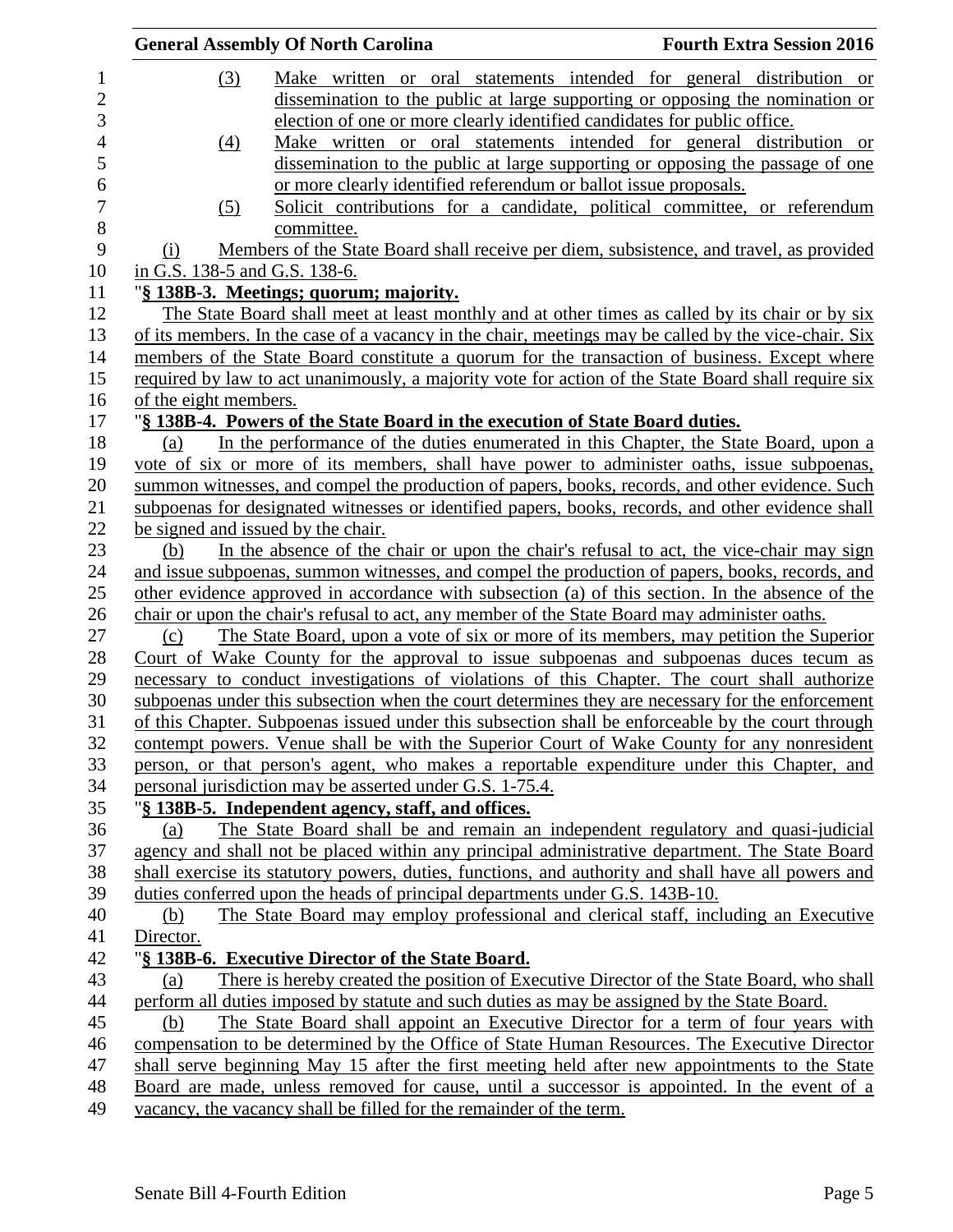|                                 | <b>General Assembly Of North Carolina</b>                                                             | <b>Fourth Extra Session 2016</b> |
|---------------------------------|-------------------------------------------------------------------------------------------------------|----------------------------------|
| (c)                             | The Executive Director shall be responsible for staffing, administration, execution of                |                                  |
|                                 | the State Board's decisions and orders, and shall perform such other responsibilities as may be       |                                  |
| assigned by the State Board.    |                                                                                                       |                                  |
| (d)                             | The Executive Director shall be the chief State elections official."                                  |                                  |
|                                 | <b>SECTION 3.(a)</b> G.S. 138A-6 is repealed.                                                         |                                  |
|                                 | <b>SECTION 3.(b)</b> G.S. 138A-7 is repealed.                                                         |                                  |
|                                 | <b>SECTION 3.(c)</b> G.S. 138A-8 is repealed.                                                         |                                  |
|                                 | <b>SECTION 3.(d)</b> G.S. 138A-9 is repealed.                                                         |                                  |
|                                 | <b>SECTION 3.(e)</b> G.S. 138A-13 reads as rewritten:                                                 |                                  |
| "§ 138A-13. Request for advice. |                                                                                                       |                                  |
|                                 |                                                                                                       |                                  |
| (a2)                            | A request for a formal advisory opinion under subsection (a) of this section shall be in              |                                  |
|                                 | writing, electronic or otherwise. The Commission-State Board shall issue formal advisory opinions     |                                  |
|                                 | having prospective application only. A public servant or legislative employee who relies upon the     |                                  |
|                                 | advice provided to that public servant or legislative employee on a specific matter addressed by      |                                  |
|                                 | the requested formal advisory opinion shall be immune from all of the following:                      |                                  |
| (1)                             | Investigation by the Commission, State Board, except for an inquiry under                             |                                  |
|                                 | G.S. $138A-12(b)(3)$ .                                                                                |                                  |
| (2)                             | Any adverse action by the employing entity.                                                           |                                  |
| $\left(3\right)$                | Investigation by the Secretary of State.                                                              |                                  |
|                                 |                                                                                                       |                                  |
| (b1)                            | A request by a legislator for a recommended formal advisory opinion shall be in                       |                                  |
|                                 | writing, electronic or otherwise. The Commission-State Board shall issue recommended formal           |                                  |
|                                 | advisory opinions having prospective application only. Until action is taken by the Committee         |                                  |
|                                 | under G.S. 120-104, a legislator who relies upon the advice provided to that legislator on a          |                                  |
|                                 | specific matter addressed by the requested recommended formal advisory opinion shall be immune        |                                  |
| from all of the following:      |                                                                                                       |                                  |
| (1)                             | Investigation by the Committee or Commission, State Board, except for an                              |                                  |
|                                 | inquiry under G.S. $138A-12(b)(3)$ .                                                                  |                                  |
| (2)                             | Any adverse action by the house of which the legislator is a member.                                  |                                  |
| $\left(3\right)$                | Investigation by the Secretary of State.                                                              |                                  |
|                                 |                                                                                                       |                                  |
|                                 | <b>SECTION 4.</b> Chapter 120C of the General Statutes reads as rewritten:                            |                                  |
|                                 |                                                                                                       |                                  |
| "§ 120C-101. Rules and forms.   |                                                                                                       |                                  |
| (a)                             | The Commission-State Board shall adopt any rules or definitions necessary to interpret                |                                  |
|                                 | the provisions of this Chapter and adopt any rules necessary to administer the provisions of this     |                                  |
|                                 | Chapter, except for Articles 2, 4 and 8 of this Chapter. The Secretary of State shall adopt any       |                                  |
|                                 | rules, orders, and forms as are necessary to administer the provisions of Articles 2, 4 and 8 of this |                                  |
|                                 | Chapter. The Secretary of State may appoint a council to advise the Secretary in adopting rules       |                                  |
| under this section. Chapter.    |                                                                                                       |                                  |
| (b)                             | With respect to the forms adopted under subsection (a) of this section, the Secretary of              |                                  |
|                                 | StateState Board shall adopt rules to protect from disclosure all confidential information under      |                                  |
|                                 | Chapter 132 of the General Statutes related to economic development initiatives or to industrial or   |                                  |
|                                 | business recruitment activities. The information shall remain confidential until the State, a unit of |                                  |
|                                 | local government, or the business has announced a commitment by the business to expand or             |                                  |
|                                 | locate a specific project in this State or a final decision not to do so, and the business has        |                                  |
|                                 | communicated that commitment or decision to the State or local government agency involved with        |                                  |
| the project.                    |                                                                                                       |                                  |
| (c)                             | In adopting rules under this Chapter, the Commission-State Board is exempt from the                   |                                  |
|                                 | requirements of Article 2A of Chapter 150B of the General Statutes, except that the Commission        |                                  |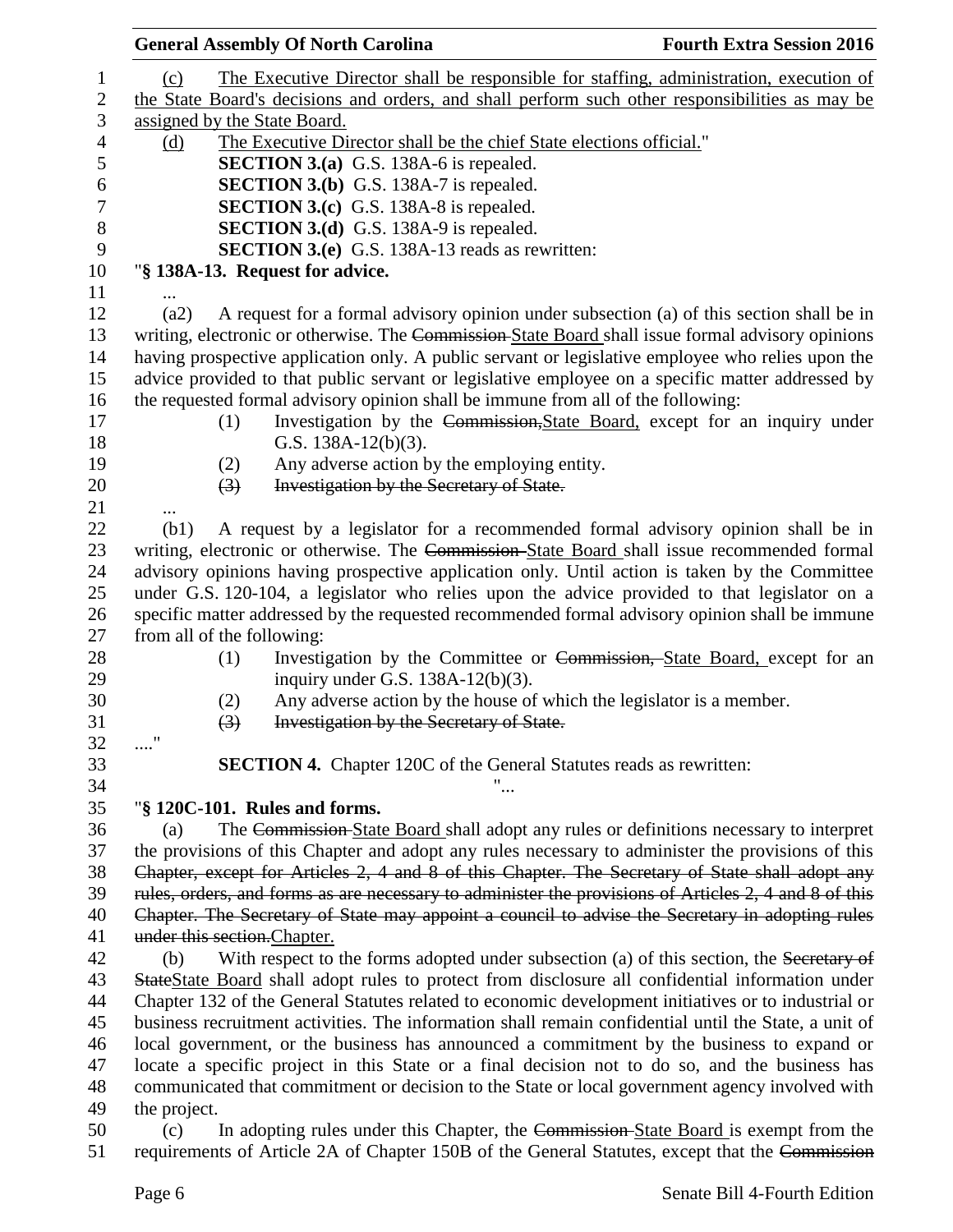|                |                                        | <b>General Assembly Of North Carolina</b>                                                                                                                                                             | <b>Fourth Extra Session 2016</b> |
|----------------|----------------------------------------|-------------------------------------------------------------------------------------------------------------------------------------------------------------------------------------------------------|----------------------------------|
| $\mathbf{1}$   |                                        | State Board shall comply with G.S. 150B-21.2(d). At least 30 business days prior to adopting a                                                                                                        |                                  |
| $\overline{2}$ | rule, the CommissionState Board shall: |                                                                                                                                                                                                       |                                  |
| 3              | (1)                                    | Publish the proposed rules in the North Carolina Register.                                                                                                                                            |                                  |
| 4              | (2)                                    | Submit the rule and a notice of public hearing to the Codifier of Rules, and the                                                                                                                      |                                  |
| 5              |                                        | Codifier of Rules shall publish the proposed rule and the notice of public                                                                                                                            |                                  |
| 6              |                                        | hearing on the Internet to be posted within five business days.                                                                                                                                       |                                  |
| 7              | (3)                                    | Notify those on the mailing list maintained in accordance                                                                                                                                             | with                             |
| 8              |                                        | G.S. 150B-21.2(d) and any other interested parties of its intent to adopt a rule                                                                                                                      |                                  |
| 9              |                                        | and of the public hearing.                                                                                                                                                                            |                                  |
| 10             | (4)                                    | Accept written comments on the proposed rule for at least 15 business days                                                                                                                            |                                  |
| 11             |                                        | prior to adoption of the rule.                                                                                                                                                                        |                                  |
| 12<br>13       | (5)                                    | Hold at least one public hearing on the proposed rule no less than five days<br>after the rule and notice have been published.                                                                        |                                  |
| 14             |                                        |                                                                                                                                                                                                       |                                  |
| 15             |                                        | A rule adopted under this subsection becomes effective the first day of the month following the<br>month the final rule is submitted to the Codifier of Rules for entry into the North Carolina       |                                  |
| 16             |                                        |                                                                                                                                                                                                       |                                  |
| 17             |                                        | Administrative Code, and applies prospectively. A rule adopted by the Commission that does not<br>comply with the procedural requirements of this subsection shall be null, void, and without effect. |                                  |
| 18             |                                        | For purposes of this subsection, a rule is any CommissionState Board regulation, standard, or                                                                                                         |                                  |
| 19             |                                        | statement of general applicability that interprets an enactment by the General Assembly or                                                                                                            |                                  |
| 20             |                                        | Congress, or a regulation adopted by a federal agency, or that describes the procedure or practice                                                                                                    |                                  |
| 21             |                                        | requirements of the Commission. State Board.                                                                                                                                                          |                                  |
| 22             | (d)                                    | For purposes of G.S. 150B-21.3(b2), a written objection filed by the Commission to a                                                                                                                  |                                  |
| 23             |                                        | rule adopted by the Secretary of State pursuant to this Chapter shall be deemed written objections                                                                                                    |                                  |
| 24             |                                        | from 10 or more persons under that statute. Notwithstanding G.S. 150B-21.3(b2), a rule adopted                                                                                                        |                                  |
| 25             |                                        | by the Secretary of State pursuant to this Chapter objected to by the Commission under this                                                                                                           |                                  |
| 26             |                                        | subsection shall not become effective until an act of the General Assembly approving the rule has                                                                                                     |                                  |
| 27             |                                        | become law. If the General Assembly does not approve a rule under this subsection by the day of                                                                                                       |                                  |
| 28             |                                        | adjournment of the next regular session of the General Assembly that begins at least 25 days after                                                                                                    |                                  |
| 29             |                                        | the date the Rules Review Commission approves the rule, the permanent rule shall not become                                                                                                           |                                  |
| 30             |                                        | effective and any temporary rule associated with the permanent rule expires. If the General                                                                                                           |                                  |
| 31             |                                        | Assembly fails to approve a rule by the day of adjournment, the Secretary of State may initiate                                                                                                       |                                  |
| 32             |                                        | rulemaking for a new permanent rule, including by the adoption of a temporary rule.                                                                                                                   |                                  |
| 33             |                                        | "§ 120C-102. Request for advice.                                                                                                                                                                      |                                  |
| 34             | (a)                                    | At the request of any person, State agency, or governmental unit affected by this                                                                                                                     |                                  |
| 35             |                                        | Chapter, the CommissionState Board shall render advice on specific questions involving the                                                                                                            |                                  |

35 Chapter, the CommissionState Board shall render advice on specific questions involving the meaning and application of this Chapter and that person's, State agency's, or any governmental unit's compliance therewith. Requests for advice and advice rendered in response to those requests shall relate to real or reasonably anticipated fact settings or circumstances.

 (a1) A request for a formal opinion under subsection (a) of this section shall be in writing, 40 electronic or otherwise. The CommissionState Board shall issue formal advisory opinions having prospective application only. An individual, State agency, or governmental unit who relies upon the advice provided to that individual, State agency, or governmental unit on a specific matter addressed by a requested formal advisory opinion shall be immune from all of the following:

- 
- (1) Investigation by the Commission.State Board.
	- (2) Any adverse action by the employing entity.
- 

(3) Investigation by the Secretary of State.

 (b) Staff to the CommissionState Board may issue advice, but not formal advisory 48 opinions, under procedures adopted by the Commission. State Board.

49 (c) The Commission State Board shall publish its formal advisory opinions within 30 days of issuance, edited as necessary to protect the identities of the individuals requesting opinions.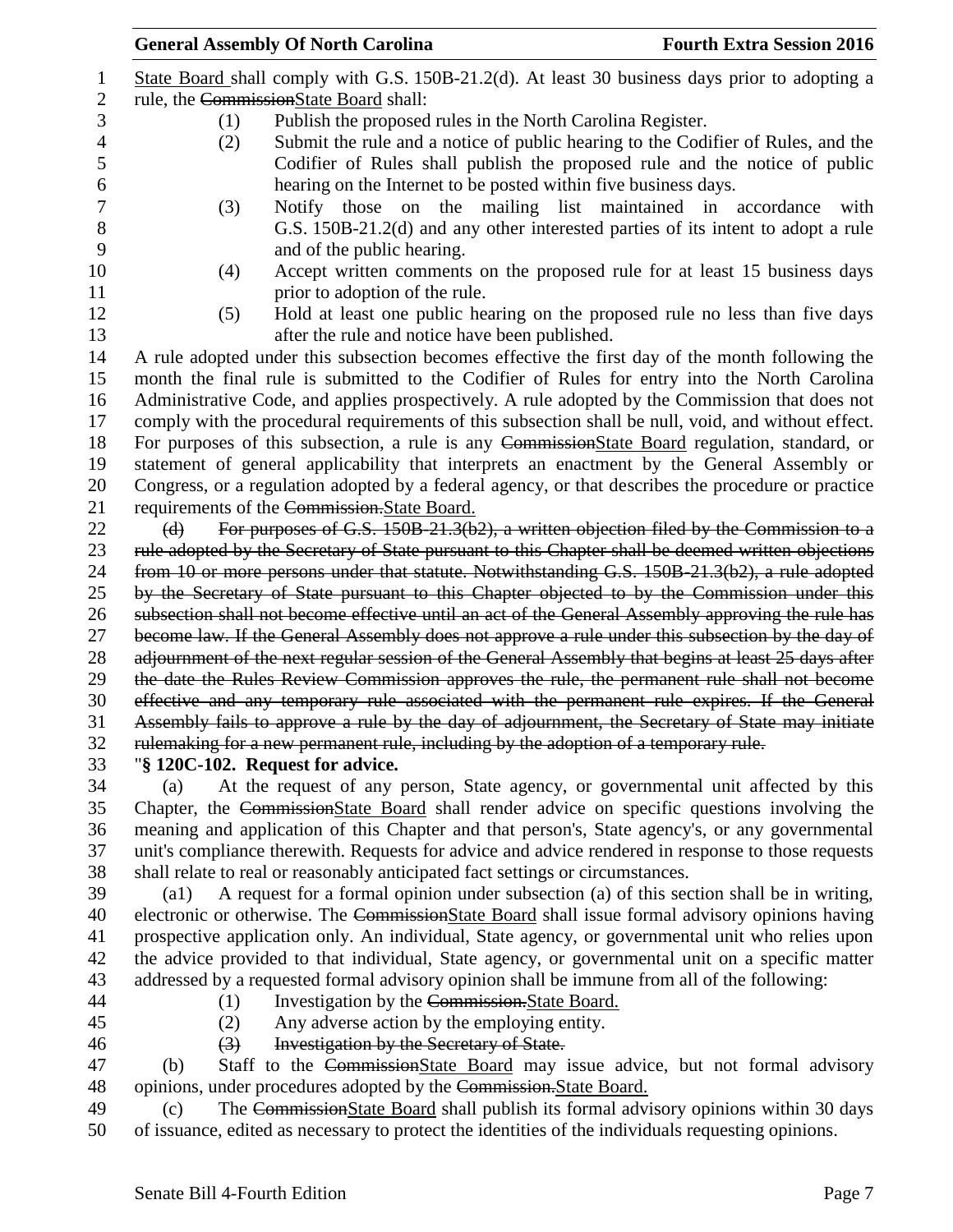(d) Except as provided under subsections (c) and (d1) of this section, a request for advice, any advice provided by CommissionState Board staff, any formal advisory opinions, any 3 supporting documents submitted or caused to be submitted to the CommissionState Board or CommissionState Board staff, and any documents prepared or collected by the CommissionState Board or the CommissionState Board staff in connection with a request for advice are confidential. The identity of the individual, State agency, or governmental unit making the request for advice, the existence of the request, and any information related to the request may not be revealed without the consent of the requestor. An individual, State agency, or governmental unit who requests advice or receives advice, including a formal advisory opinion, may authorize the release to any other person, the State, or any governmental unit of the request, the advice, or any supporting documents. For purposes of this section, "document" is as defined in G.S. 120-129. Requests for advice, any advice, and any documents related to requests for advice are not "public records" as defined in G.S. 132-1. (d1) Staff to the Commission may share all information and documents related to requests under subsection (a) and (a1) of this section with staff of the Office of the Secretary of State. The 17 information and documents in the possession of the staff of the Office of the Secretary of State shall remain confidential and not public records. The Commission shall forward an unedited copy of each formal advisory opinion under this section to the Secretary of State at the time the formal advisory opinion is issued to the requestor, and the Secretary of State shall treat that unedited 21 advisory opinion as confidential and not a public record. (e) Requests for advisory opinions may be withdrawn by the requestor at any time prior to the issuance of a formal advisory opinion. "**§ 120C-601. Powers and duties of the Commission.State Board.** 26 (a) The CommissionState Board may investigate complaints of violations of this Chapter 27 and shall refer complaints related solely to Articles 2, 4, or 8 of this Chapter to the Secretary of 28 State.Chapter. (b) The CommissionState Board may petition the Superior Court of Wake County for the approval to issue subpoenas and subpoenas duces tecum as necessary to conduct investigations of violations of this Chapter. The court shall authorize subpoenas under this subsection when the court determines they are necessary for the enforcement of this Chapter. Subpoenas issued under this subsection shall be enforceable by the court through contempt powers. Venue shall be with the Superior Court of Wake County for any nonresident person, or that person's agent, who makes a reportable expenditure under this Chapter, and personal jurisdiction may be asserted under G.S. 1-75.4. (c) Complaints of violations of this Chapter and all other records accumulated in conjunction with the investigation of these complaints shall be considered confidential records and may be released only by order of a court of competent jurisdiction. Any information obtained by the CommissionState Board from any law enforcement agency, administrative agency, or regulatory organization on a confidential or otherwise restricted basis in the course of an investigation shall be confidential and exempt from G.S. 132-6 to the same extent that it is confidential in the possession of the providing agency or organization. (d) The CommissionState Board shall publish annual statistics on complaints, including the number of complaints, the number of apparent violations of this Chapter referred to a district

attorney, the number of dismissals, and the number and age of complaints pending.

"**§ 120C-602. Punishment for violation.**

 (a) Whoever willfully violates any provision of Article 2 or Article 3 of this Chapter shall be guilty of a Class 1 misdemeanor, except as provided in those Articles. In addition, no lobbyist who is convicted of a violation of the provisions of this Chapter shall in any way act as a lobbyist for a period of two years from the date of conviction.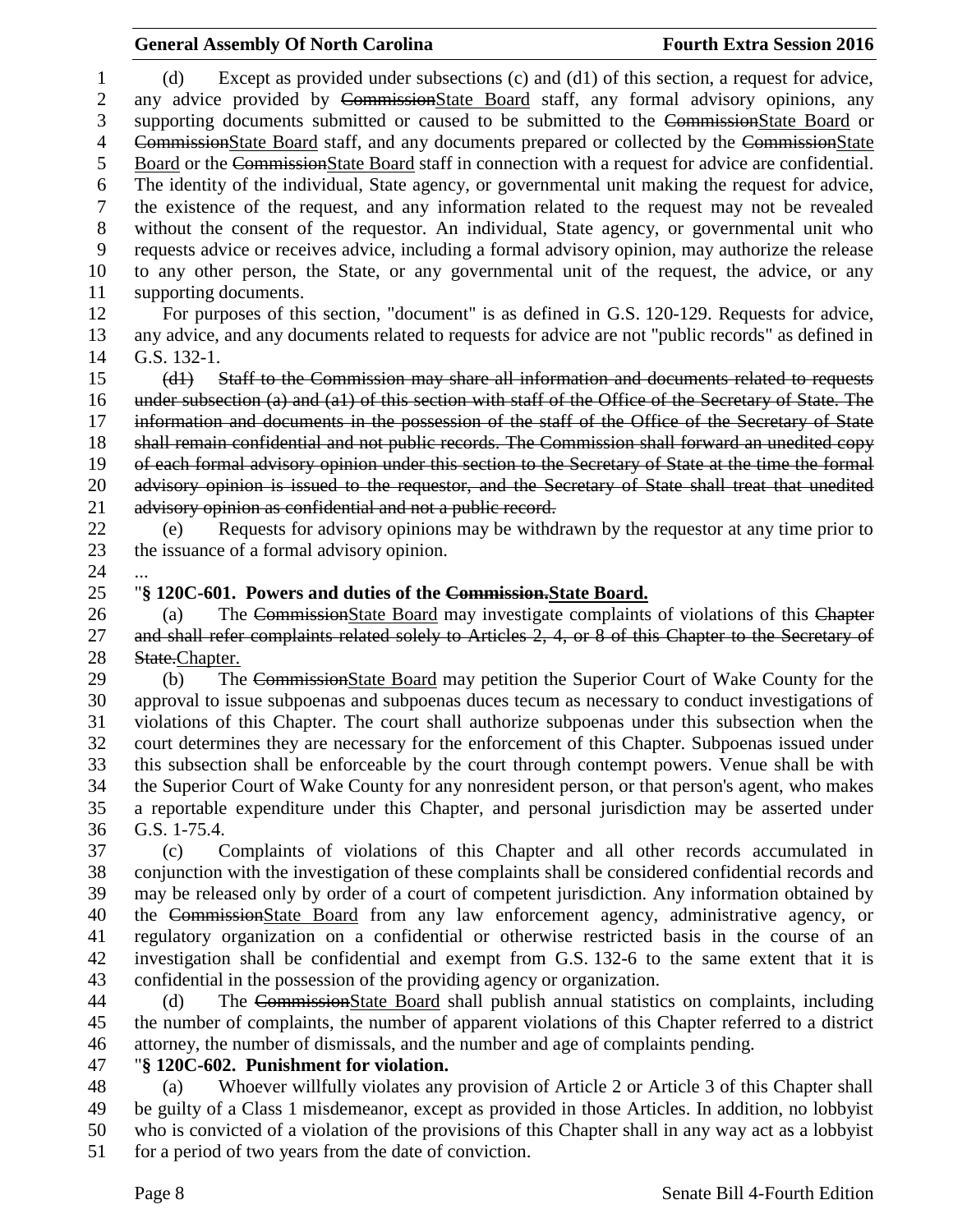(b) In addition to the criminal penalties set forth in this section, the Secretary of State may levy civil fines for a violation of any provision of Articles 2, 4, or 8 of this Chapter up to five thousand dollars (\$5,000) per violation. In addition to the criminal penalties set forth in this 4 section, the CommissionState Board may levy civil fines for a violation of any provision of this Chapter except Article 2, 4, or 8 of this Chapter up to five thousand dollars (\$5,000) per violation. "**§ 120C-603. Enforcement by district attorney and Attorney General.**

 (a) The Commission or the Secretary of State, as appropriate, State Board may investigate complaints of violations of this Chapter and shall report apparent violations of this Chapter to the district attorney of the prosecutorial district as defined in G.S. 7A-60 of which Wake County is a part, who shall prosecute any person or governmental unit who violates any provisions of this Chapter.

 (b) Complaints of violations of this Chapter involving the CommissionState Board or any member employee of the CommissionState Board shall be referred to the Attorney General for investigation. The Attorney General shall, upon receipt of a complaint, make an appropriate investigation thereof, and the Attorney General shall forward a copy of the investigation to the district attorney of the prosecutorial district as defined in G.S. 7A-60 of which Wake County is a part, who shall prosecute any person or governmental unit who violates any provisions of this Chapter.

...."

**SECTION 5.(a)** G.S. 163-19 is repealed.

**SECTION 5.(b)** G.S. 163-20 reads as rewritten:

"**§ 163-20. Meetings of Board; quorum; minutes.**

 (a) Call of Meeting. – The State Board of Elections shall meet at the call of the chairman whenever necessary to discharge the duties and functions imposed upon it by this Chapter. The chairman shall call a meeting of the Board upon the written application or applications of any two members thereof. If there is no chairman, or if the chairman does not call a meeting within three 27 days after receiving a written request or requests from two members, any three members of the Board shall have power to call a meeting of the Board, and any duties imposed or powers conferred on the Board by this Chapter may be performed or exercised at that meeting, although the time for performing or exercising the same prescribed by this Chapter may have expired.

 (b) Place of Meeting. – Except as provided in subsection (c), below, the State Board of Elections shall meet in its offices in the City of Raleigh, or at another place in Raleigh to be designated by the chairman. However, subject to the limitation imposed by subsection (c), below, 34 upon the prior written request of any four-six members, the State Board of Elections-shall meet at any other place in the State designated by the four six members.

 (c) Meetings to Investigate Alleged Violations of This Chapter. – When called upon to investigate or hear sworn alleged violations of this Chapter, the State Board of Elections shall meet and hear the matter in the county in which the violations are alleged to have occurred.

39 (d) Quorum. A majority of the members constitutes a quorum for the transaction of business by the State Board of Elections. If any member of the Board fails to attend a meeting, and by reason thereof there is no quorum, the members present shall adjourn from day to day for not 42 more than three days, by the end of which time, if there is no quorum, the Governor may summarily remove any member failing to attend and appoint his successor.

 (e) Minutes. – The State Board of Elections shall keep minutes recording all proceedings and findings at each of its meetings. The minutes shall be recorded in a book which shall be kept in the office of the Board in Raleigh."

| <b>SECTION 5.(c)</b> G.S. 163-21 is repealed.<br>47 |  |
|-----------------------------------------------------|--|
|-----------------------------------------------------|--|

- **SECTION 5.(d)** G.S. 163-23 is repealed.
- **SECTION 5.(e)** G.S. 163-26 is repealed.
- **SECTION 5.(f)** G.S. 163-27 is repealed. **SECTION 5.(g)** G.S. 163-28 is repealed.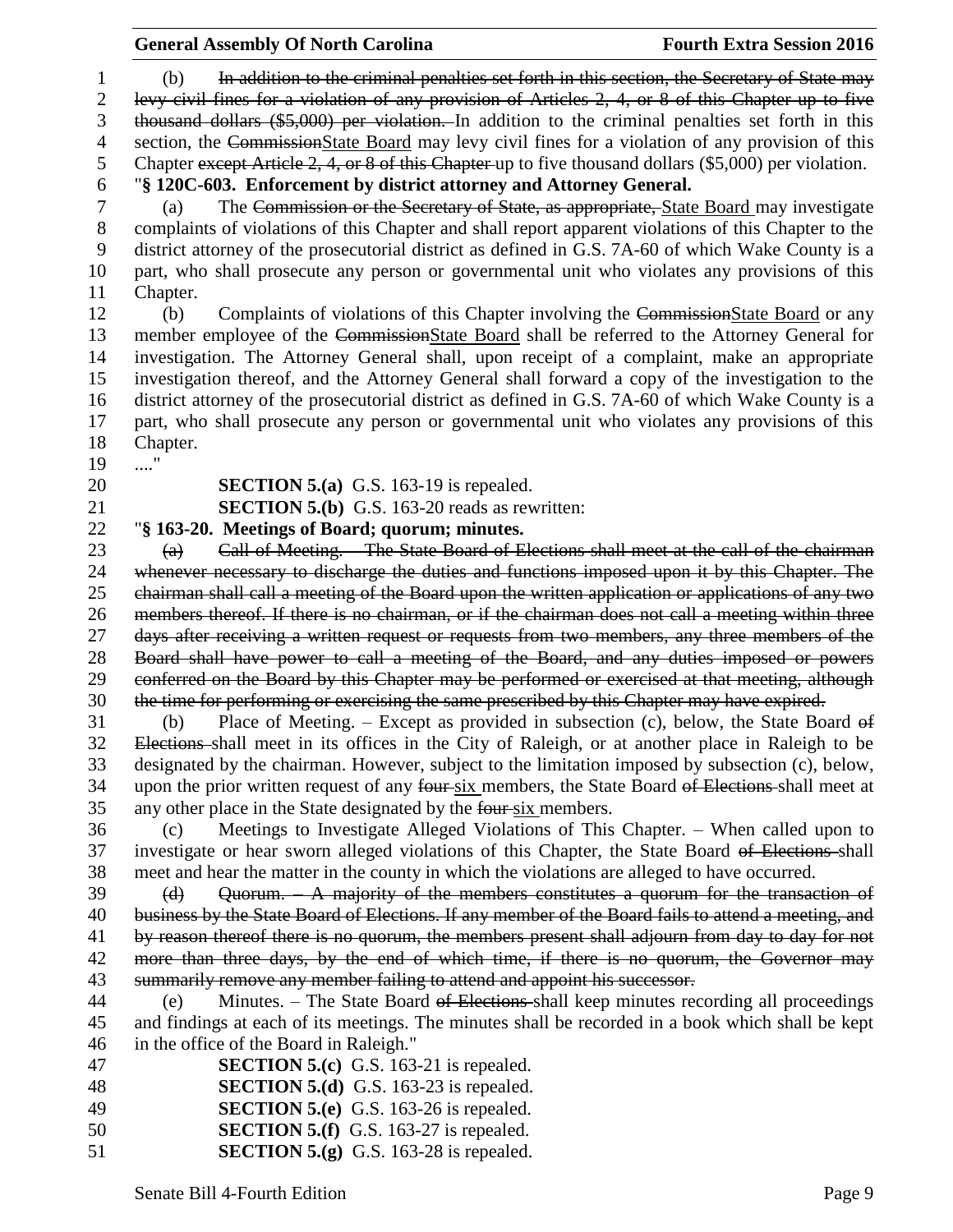**SECTION 5.(h)** G.S. 163-30 reads as rewritten:

 "**§ 163-30. County boards of elections; appointments; terms of office; qualifications; vacancies; oath of office; instructional meetings.**

4 In every county of the State there shall be a county board of elections, to consist of three-four persons of good moral character who are registered voters in the county in which they are to act. Two of the members of the county board of elections shall be of the political party with the highest number of registered affiliates and two shall be of the political party with the second highest number of registered affiliates, as reflected by the latest registration statistics published by the State Board. Members of county boards of elections shall be appointed by the State Board of 10 Elections on the last Tuesday in June 1985, 2017, and every two years thereafter, and their terms of office shall continue for two years from the specified date of appointment and until their successors are appointed and qualified. Not more than two members of the county board of elections shall belong to the same political party.

 No person shall be eligible to serve as a member of a county board of elections who holds any elective office under the government of the United States, or of the State of North Carolina or any political subdivision thereof.

 No person who holds any office in a state, congressional district, county or precinct political party or organization, or who is a campaign manager or treasurer of any candidate or political party in a primary or election, shall be eligible to serve as a member of a county board of elections, provided however that the position of delegate to a political party convention shall not be considered an office for the purpose of this section.

 No person shall be eligible to serve as a member of a county board of elections who is a candidate for nomination or election.

 No person shall be eligible to serve as a member of a county board of elections who is the wife, husband, son, son-in-law, daughter, daughter-in-law, mother, mother-in-law, father, father-in-law, sister, sister-in-law, brother, brother-in-law, aunt, uncle, niece, or nephew of any candidate for nomination or election. Upon any member of the board of elections becoming ineligible, that member's seat shall be declared vacant. This paragraph only applies if the county board of elections is conducting the election for which the relative is a candidate.

 The State chairman chair of each political party shall have the right to recommend to the State Board of Elections three registered voters in each county for appointment to the board of elections for that county. If such recommendations are received by the Board 15 or more days before the last Tuesday in June 1985,2017, and each two years thereafter, it shall be the duty of the State 34 Board of Elections to appoint the county boards from the names thus recommended.

 Whenever a vacancy occurs in the membership of a county board of elections for any cause the State chairman chair of the political party of the vacating member shall have the right to recommend two registered voters of the affected county for such office, and it shall be the duty of the State Board of Elections to fill the vacancy from the names thus recommended.

 At the meeting of the county board of elections required by G.S. 163-31 to be held on Tuesday following the third Monday in July in the year of their appointment the members shall take the following oath of office:

42 "I, solemnly swear (or affirm) that I will support the Constitution of the United States; that I will be faithful and bear true allegiance to the State of North Carolina and to the constitutional powers and authorities which are or may be established for the government thereof; that I will endeavor to support, maintain and defend the Constitution of said State, not inconsistent with the Constitution of the United States; and that I will well and truly execute the 48 duties of the office of member of the County Board of Elections to the best of my knowledge and ability, according to law; so help me God."

 At the first meeting in July annually, the county boards shall organize by electing one of its members chair and one of its members vice-chair, each to serve a one-year term as such. In the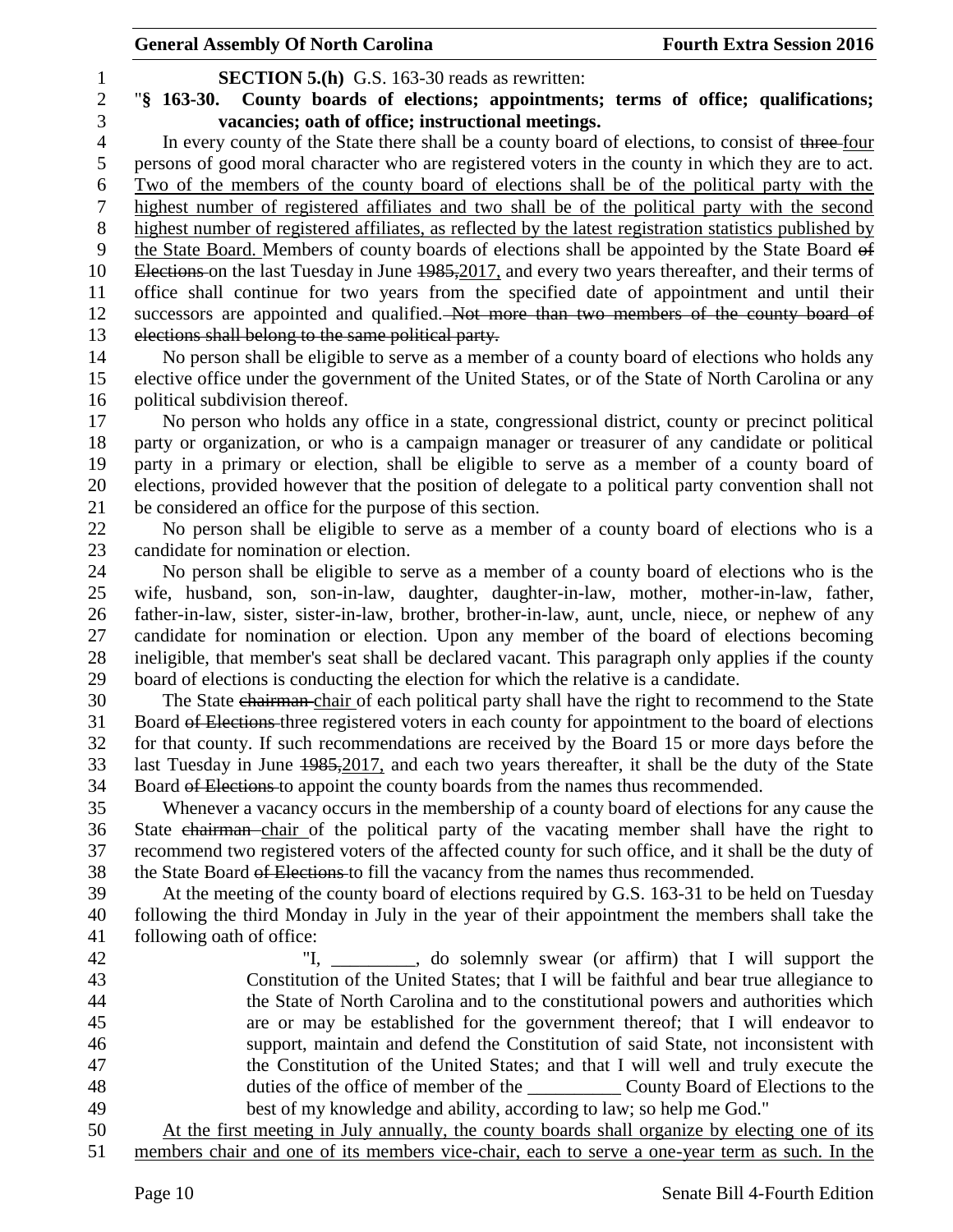odd-numbered year, the chair shall be a member of the political party with the highest number of registered affiliates, as reflected by the latest registration statistics published by the State Board, and the vice-chair a member of the political party with the second highest number of registered affiliates. In the even-numbered year, the chair shall be a member of the political party with the second highest number of registered affiliates, as reflected by the latest registration statistics published by the State Board, and the vice-chair a member of the political party with the highest number of registered affiliates. Each member of the county board of elections shall attend each instructional meeting held pursuant to G.S. 163-46, unless excused for good cause by the chairman chair of the board, and shall be paid the sum of twenty-five dollars (\$25.00) per day for attending each of those meetings." **SECTION 5.(i)** G.S. 163-31 reads as rewritten: "**§ 163-31. Meetings of county boards of elections; quorum; majority; minutes.** In each county of the State the members of the county board of elections shall meet at the courthouse or board office at noon on the Tuesday following the third Monday in July in the year of their appointment by the State Board of Elections and, after taking the oath of office provided in 17 G.S. 163-30, they shall organize by electing one member chairmanchair and another member secretary of the county board of elections. On the Tuesday following the third Monday in August of the year in which they are appointed the county board of elections shall meet and appoint precinct chief judges and judges of elections. The board may hold other meetings at such times as 21 the chairman chair of the board, or any two three members thereof, may direct, for the 22 performance of duties prescribed by law. A majority of the Three members shall constitute a quorum for the transaction of board business. Except where required by law to act unanimously, a 24 majority vote for action of the board shall require three of the four members. The chairman-chair shall notify, or cause to be notified, all members regarding every meeting to be held by the board. The county board of elections shall keep minutes recording all proceedings and findings at each of its meetings. The minutes shall be recorded in a book which shall be kept in the board office and it shall be the responsibility of the secretary, elected by the board, to keep the required minute book current and accurate. The secretary of the board may designate the director of elections to record and maintain the minutes under his or her supervision." **SECTION 5.(j)** G.S. 163-182.13 reads as rewritten: "**§ 163-182.13. New elections.** 33 (a) When State Board May Order New Election. – The State Board of Elections may order 34 a new election, upon agreement of at least four-six of its members, in the case of any one or more of the following: (1) Ineligible voters sufficient in number to change the outcome of the election were allowed to vote in the election, and it is not possible from examination of the official ballots to determine how those ineligible voters voted and to correct the totals. (2) Eligible voters sufficient in number to change the outcome of the election were improperly prevented from voting. (3) Other irregularities affected a sufficient number of votes to change the outcome of the election. (4) Irregularities or improprieties occurred to such an extent that they taint the

results of the entire election and cast doubt on its fairness.

 (b) State Board to Set Procedures. – The State Board of Elections shall determine when a new election shall be held and shall set the schedule for publication of the notice, preparation of absentee official ballots, and the other actions necessary to conduct the election.

 (c) Eligibility to Vote in New Election. – Eligibility to vote in the new election shall be determined by the voter's eligibility at the time of the new election, except that in a primary, no person who voted in the initial primary of one party shall vote in the new election in the primary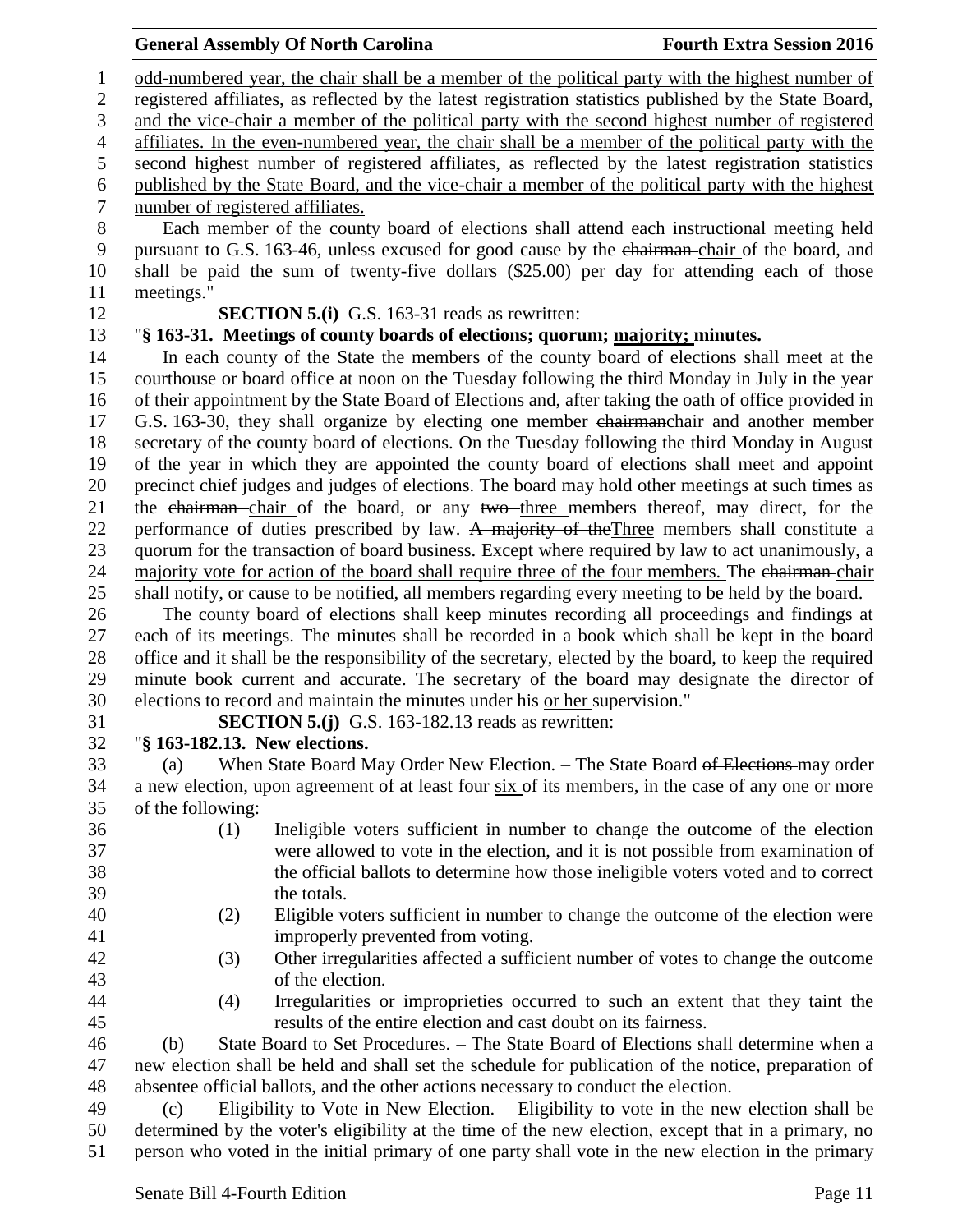|                  |                     | <b>General Assembly Of North Carolina</b>                                                                                   | <b>Fourth Extra Session 2016</b> |
|------------------|---------------------|-----------------------------------------------------------------------------------------------------------------------------|----------------------------------|
| $\mathbf{1}$     |                     | of another party. The State Board of Elections shall promulgate adopt rules to effect the provisions                        |                                  |
| $\boldsymbol{2}$ | of this subsection. |                                                                                                                             |                                  |
| 3                | (d)                 | Jurisdiction in Which New Election Held. - The new election shall be held in the entire                                     |                                  |
| $\overline{4}$   |                     | jurisdiction in which the original election was held.                                                                       |                                  |
| 5                | (e)                 | Which Candidates to Be on Official Ballot. - All the candidates who were listed on the                                      |                                  |
| 6                |                     | official ballot in the original election shall be listed in the same order on the official ballot for the                   |                                  |
| $\tau$           |                     | new election, except in either of the following:                                                                            |                                  |
| 8                | (1)                 | If a candidate dies or otherwise becomes ineligible between the time of the                                                 |                                  |
| 9                |                     | original election and the new election, that candidate may be replaced in the                                               |                                  |
| 10               |                     | same manner as if the vacancy occurred before the original election.                                                        |                                  |
| 11               | (2)                 | If the election is for a multiseat office, and the irregularities could not have                                            |                                  |
| 12               |                     | affected the election of one or more of the candidates, the new election, upon                                              |                                  |
| 13               |                     | agreement of at least four-six members of the State Board, may be held among                                                |                                  |
| 14               |                     | only those candidates whose election could have been affected by the                                                        |                                  |
| 15               |                     | irregularities.                                                                                                             |                                  |
| 16               | (f)                 | Tie Votes. – If ineligible voters voted in an election and it is possible to determine from                                 |                                  |
| 17               |                     | the official ballots the way in which those votes were cast and to correct the results, and                                 |                                  |
| 18               |                     | consequently the election ends in a tie, the provisions of G.S. 163-182.8 concerning tie votes shall                        |                                  |
| 19               | apply."             |                                                                                                                             |                                  |
| 20               |                     | <b>SECTION 5.(k)</b> G.S. 163-278.22(7) reads as rewritten:                                                                 |                                  |
| 21               | "(7)                | To make investigations to the extent the State Board deems necessary with                                                   |                                  |
| 22               |                     | respect to statements filed under the provisions of this Article and with respect                                           |                                  |
| 23               |                     | to alleged failures to file any statement required under the provisions of this                                             |                                  |
| 24               |                     | Article or Article 22M of the General Statutes and, upon complaint under oath                                               |                                  |
| 25               |                     | by any registered voter, with respect to alleged violations of any part of this                                             |                                  |
| 26               |                     | Article or Article 22M of the General Statutes. The State Board shall conclude                                              |                                  |
| 27               |                     | all investigations no later than one year from the date of the start of the                                                 |                                  |
| 28               |                     | investigation, unless the State Board has reported an apparent violation to the                                             |                                  |
| 29<br>30         |                     | proper district attorney and additional investigation of the apparent violation is<br>deemed necessary by the State Board." |                                  |
| 31               |                     | <b>SECTION 6.</b> G.S. 120-70.141 reads as rewritten:                                                                       |                                  |
| 32               |                     | "§ 120-70.141. Purpose and powers of Committee.                                                                             |                                  |
| 33               | (a)                 | The Joint Legislative Elections Oversight Committee shall examine, on a continuing                                          |                                  |
| 34               |                     | basis, election administration and campaign finance regulation in North Carolina, in order to make                          |                                  |
| 35               |                     | ongoing recommendations to the General Assembly on ways to improve elections administration                                 |                                  |
| 36               |                     | and campaign finance regulation. In this examination, the Committee shall do the following:                                 |                                  |
| 37               | (1)                 | Study the budgets, programs, and policies of the Bipartisan State Board of                                                  |                                  |
| 38               |                     | Elections and Ethics Enforcement and the county boards of elections to                                                      |                                  |
| 39               |                     | determine ways in which the General Assembly may improve election                                                           |                                  |
| 40               |                     | administration and campaign finance regulation administration.                                                              |                                  |
| 41               | (1a)                | Study the budgets, programs, and policies of the Bipartisan State Board of                                                  |                                  |
| 42               |                     | Elections and Ethics Enforcement and the county boards of elections to                                                      |                                  |
| 43               |                     | determine ways in which the General Assembly may improve campaign finance                                                   |                                  |
| 44               |                     | regulation.                                                                                                                 |                                  |
| 45               | (2)                 | Examine election statutes and court decisions to determine any legislative                                                  |                                  |
| 46               |                     | changes that are needed to improve election administration and campaign                                                     |                                  |
| 47               |                     | finance regulation.                                                                                                         |                                  |
| 48               | (3)                 | Study other states' initiatives in election administration and campaign finance                                             |                                  |
| 49               |                     | regulation to provide an ongoing commentary to the General Assembly on these                                                |                                  |
| 50               |                     | initiatives and to make recommendations for implementing similar initiatives in                                             |                                  |
| 51               |                     | North Carolina; and                                                                                                         |                                  |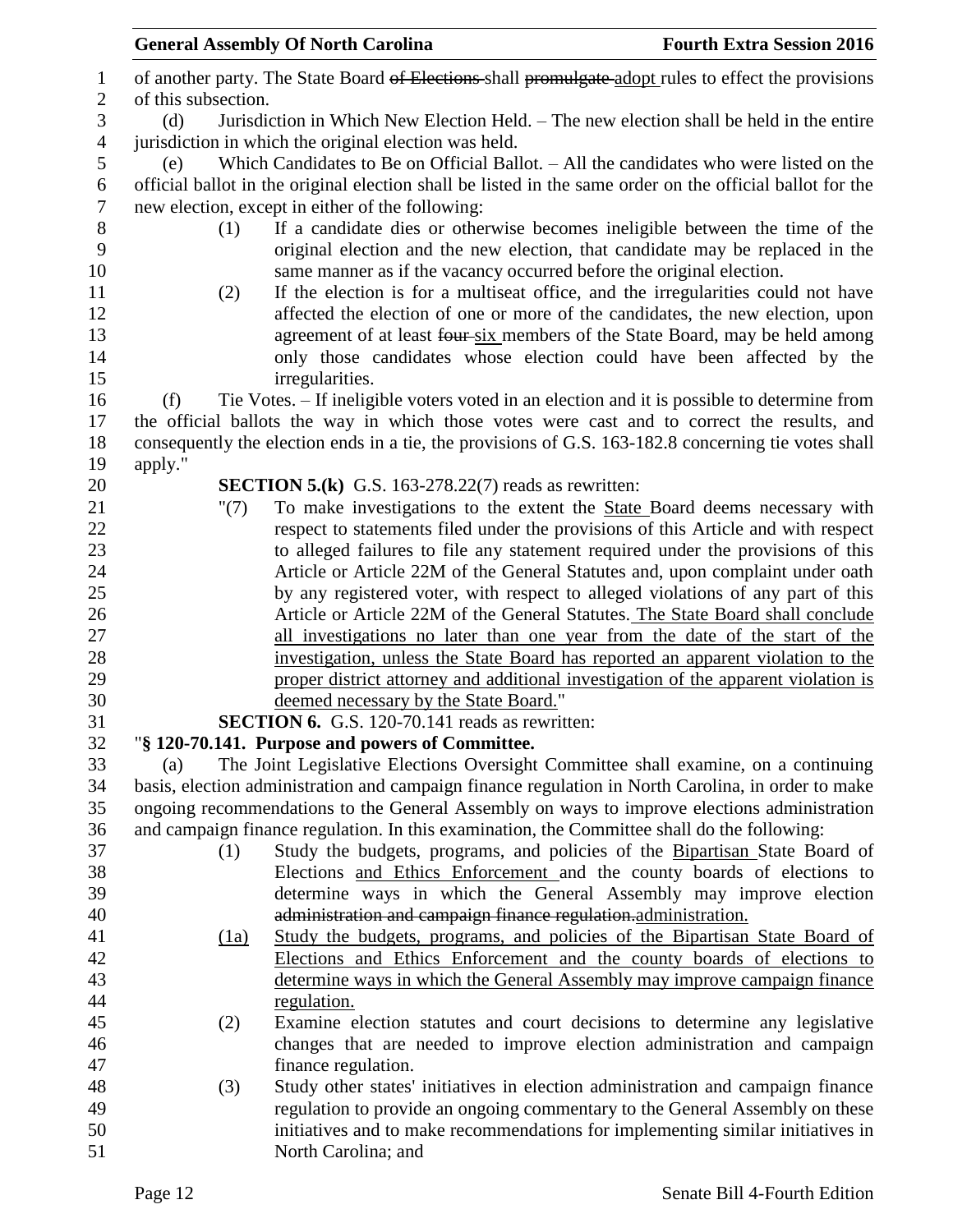- 
- (4) Study any other election matters that the Committee considers necessary to fulfill its mandate.

 (b) The Committee may make interim reports to the General Assembly on matters for which it may report to a regular session of the General Assembly. A report to the General Assembly may contain any legislation needed to implement a recommendation of the Committee."

 **SECTION 7.** Any previous assignment of duties of a quasi-legislative or quasi-judicial nature by the Governor or General Assembly to the agencies or functions transferred by this act shall have continued validity with the transfer under this act. Except as otherwise specifically provided in this act, each enumerated commission, board, or other function of State government transferred to the Bipartisan State Board of Elections and Ethics Enforcement, as created in this act, is a continuation of the former entity for purposes of succession to all the rights, powers, duties, and obligations of the former. Where the former entities are referred to by law, contract, or other document in their former name, the Bipartisan State Board of Elections and Ethics Enforcement, as created in this act, is charged with exercising the functions of the former named entity.

 **SECTION 8.** No action or proceeding pending on January 1, 2017, brought by or against the State Board of Elections, the State Ethics Commission, or the Secretary of State regarding the lobbyist registration and lobbying enforcement of the Secretary of State shall be affected by any provision of this act, but the same may be prosecuted or defended in the name of the Bipartisan State Board of Elections and Ethics Enforcement, as created in this act. In these actions and proceedings, the Bipartisan State Board of Elections and Ethics Enforcement or its Executive Director, as appropriate, shall be substituted as a party upon proper application to the courts or other administrative or quasi-judicial bodies.

 Any business or other matter undertaken or commanded by any State program or office or contract transferred by this act to the Bipartisan State Board of Elections and Ethics Enforcement pertaining to or connected with the functions, powers, obligations, and duties set forth herein, which is pending on January 1, 2017, may be conducted and completed by the Bipartisan State Board of Elections and Ethics Enforcement in the same manner and under the same terms and conditions and with the same effect as if conducted and completed by the original program, office, or commissioners or directors thereof.

 **SECTION 9.** The consolidation provided for under this act shall not affect any ongoing investigation or audit. Any ongoing hearing or other proceeding before the State Ethics Commission or State Board of Elections on January 1, 2017, shall be transferred to the Bipartisan State Board of Elections and Ethics Enforcement, as created by this act, on January 1, 2017. Prosecutions for offenses or violations committed before January 1, 2017, are not abated or affected by this act, and the statutes that would be applicable but for this act remain applicable to those prosecutions.

 **SECTION 10.** Rules adopted by the State Ethics Commission, Secretary of State related to lobbying, and the State Board of Elections shall remain in effect as provided in G.S. 150B-21.7. Policies, procedures, and guidance shall remain in effect until amended or repealed by the Bipartisan State Board of Elections and Ethics Enforcement. The list of covered boards adopted by the State Ethics Commission under G.S. 138A-11 as of December 31, 2016, shall continue in effect until amended or repealed by the Bipartisan State Board of Elections and Ethics Enforcement.

 **SECTION 11.** Any evaluation of a statement of economic interest issued by the State Ethics Commission pursuant to Article 3 of Chapter 138A of the General Statutes in 2016 shall remain in effect until amended or repealed by the Bipartisan State Board of Elections and Ethics Enforcement.

 **SECTION 12.** The authority, powers, duties and functions, records, personnel, property, and unexpended balances of appropriations, allocations, or other funds, including the functions of budgeting and purchasing, of the State Ethics Commission are transferred to the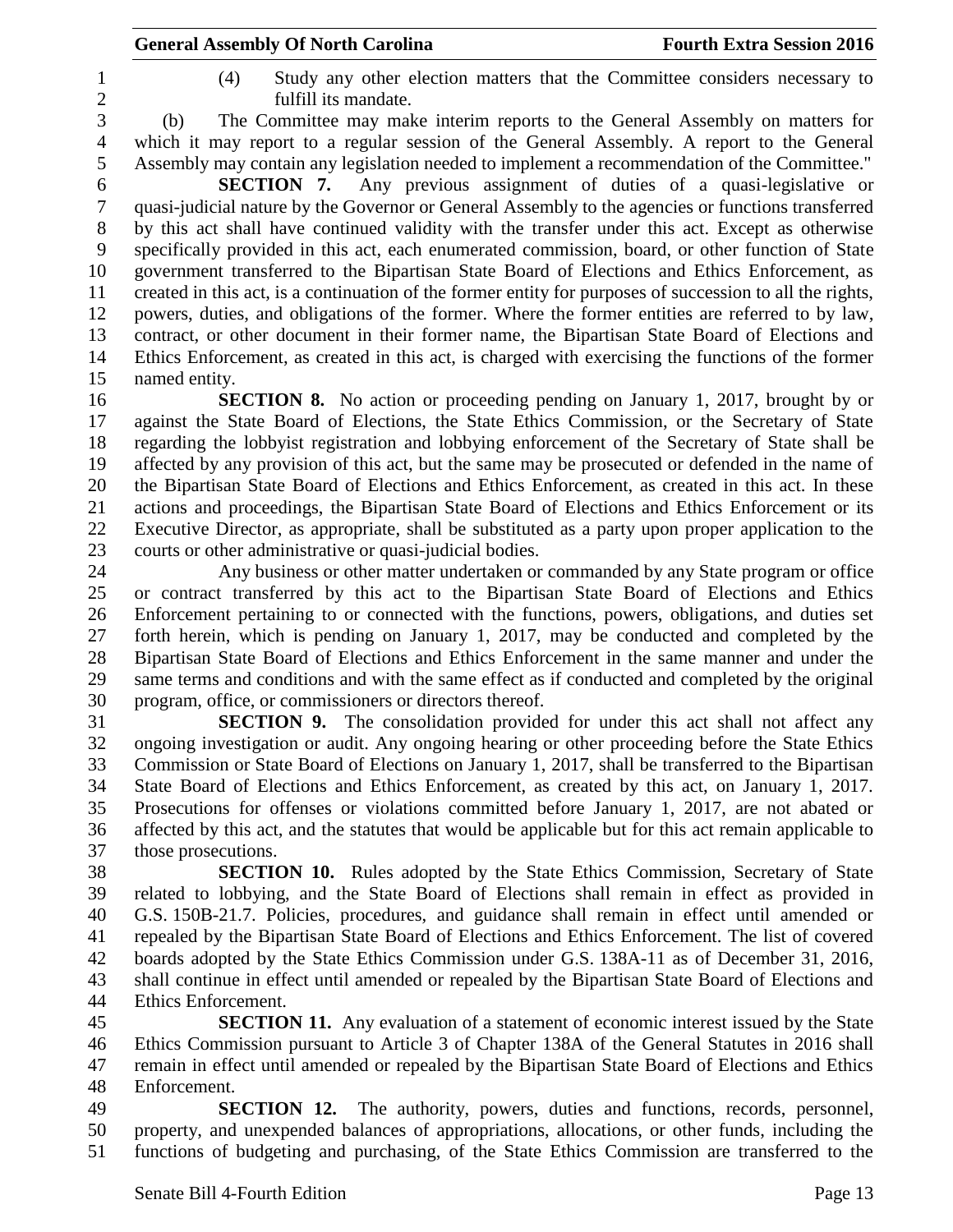Bipartisan State Board of Elections and Ethics Enforcement, as created in Part I of this act. The authority, powers, duties and functions, records, personnel, property, and unexpended balances of appropriations, allocations, or other funds, including the functions of budgeting and purchasing, of the State Board of Elections are transferred to the Bipartisan State Board of Elections and Ethics Enforcement, as created in Part I of this act. The authority, powers, duties and functions, records, personnel, property, and unexpended balances of appropriations, allocations, or other funds, including the functions of budgeting and purchasing, of the lobbying registration and lobbying enforcement functions of the Secretary of State are transferred to the Bipartisan State Board of Elections and Ethics Enforcement, as created in Part I of this act. The Director of the Budget shall resolve any disputes arising out of this transfer.

 **SECTION 13.** The members of the State Ethics Commission serving on December 31, 2016, shall constitute and serve as the Bipartisan State Board of Elections and Ethics Enforcement, as constituted and authorized by this act until June 30, 2017. The chair and vice-chair of the State Ethics Commission serving on December 31, 2016, shall continue to serve as the chair and vice-chair of Bipartisan State Board of Elections and Ethics Enforcement, as constituted and authorized by this act until June 30, 2017. Notwithstanding G.S. 138B-2, members of the Bipartisan State Board of Elections and Ethics Enforcement appointed by the Governor and General Assembly in 2017 shall take office July 1, 2017.

**SECTION 14.** Until such time as the Bipartisan State Board of Elections and Ethics Enforcement appointed in 2017 appoints an Executive Director, the Executive Director of the State Board of Elections under G.S. 163-26, as of December 31, 2016, shall be acting Executive Director.

 **SECTION 15.** The appropriations and resources of the State Ethics Commission is transferred to the Bipartisan State Board of Elections and Ethics Enforcement, and the transfer shall have all the elements of a Type I transfer under G.S. 143A-6.

 **SECTION 16.** The appropriations and resources of the State Board of Elections, including any office space of the State Board of Elections, is transferred to the Bipartisan State Board of Elections and Ethics Enforcement, and the transfer shall have all the elements of a Type I transfer under G.S. 143A-6, with the Budget Code for the newly established State Board being the previous State Board of Elections budget code of 18025.

 **SECTION 17.** The appropriations and resources of the lobbying registration and lobbying enforcement functions of the Secretary of State are transferred to the Bipartisan State Board of Elections and Ethics Enforcement, and the transfers shall have all the elements of a Type I transfer under G.S. 143A-6. Specifically, the following positions shall be transferred: Lobbying Compliance Director (Position 60008800), Law Enforcement Agent (Position 60008806), Administrative Assistant II (Position 60008801), Administrative Assistant II (Position 60008802), and Administrative Assistant II (Position 60008803).

 **SECTION 18.** The Bipartisan State Board of Elections and Ethics Enforcement shall report to the Joint Legislative Commission on Governmental Operations, Joint Legislative Elections Oversight Committee, and the Legislative Ethics Committee on or before April 1, 2018, and again on or before March 1, 2019, as to recommendations for statutory changes necessary to further implement this consolidation.

 **SECTION 19.** Notwithstanding the recodification in Section 1 of this Part, the Bipartisan State Board of Elections and Ethics Enforcement shall not administer or enforce Part 1, Part 3, or Part 6 of Article 8 of Chapter 138B of the General Statutes, and the Secretary of State shall maintain the authority to administer and enforce Articles 2, 4, and 8 of Chapter 120C of the General Statutes, as those Articles existed on January 1, 2017, until October 1, 2017. Section 17 of this Part becomes effective October 1, 2017. G.S. 163-30, as amended by Section 5(h) of this Part and G.S. 163-31, as amended by Section 5(i) of this Part, becomes effective July 1, 2017. G.S. 163-278.22(7), as amended by Section 5(k) of this Part, becomes effective January 1, 2017,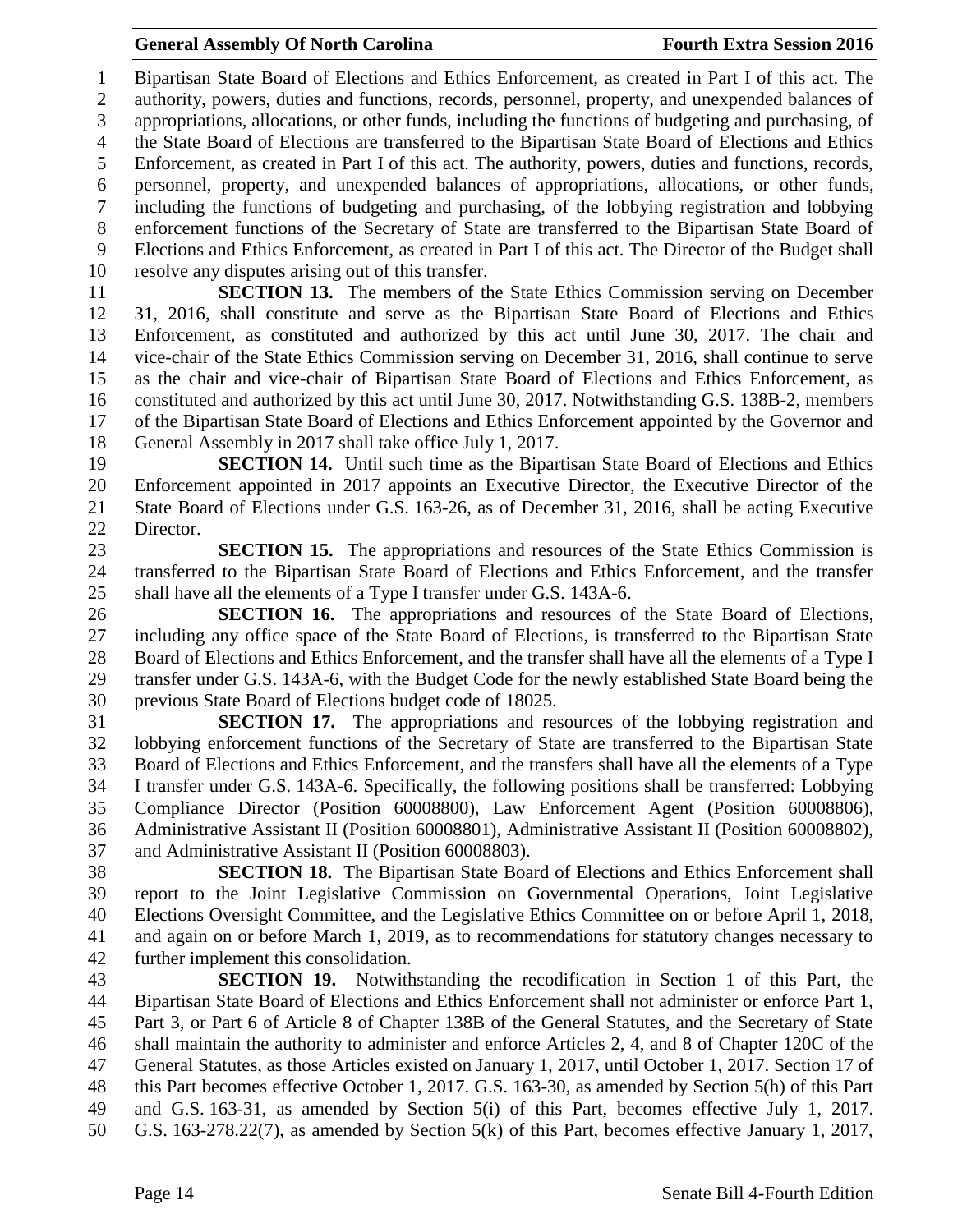|                     |                                                                                                                         | <b>General Assembly Of North Carolina</b>                                                                                                                                                            | <b>Fourth Extra Session 2016</b> |
|---------------------|-------------------------------------------------------------------------------------------------------------------------|------------------------------------------------------------------------------------------------------------------------------------------------------------------------------------------------------|----------------------------------|
| 1<br>$\sqrt{2}$     |                                                                                                                         | and applies to investigations initiated on or after that date. Except as otherwise provided, this Part                                                                                               |                                  |
| 3                   | becomes effective January 1, 2017.                                                                                      |                                                                                                                                                                                                      |                                  |
| $\overline{4}$<br>5 | PART II. CLARIFY LEGISLATIVE AUTHORITY TO APPORTION DISTRICTS<br><b>SECTION 20.(a)</b> G.S. 120-2.4 reads as rewritten: |                                                                                                                                                                                                      |                                  |
| 6<br>7              | (a)                                                                                                                     | "§ 120-2.4. Opportunity for General Assembly to remedy defects.<br>If the General Assembly enacts a plan apportioning or redistricting State legislative or                                          |                                  |
| 8                   |                                                                                                                         | congressional districts, in no event may a court impose its own substitute plan unless the court first                                                                                               |                                  |
| 9                   |                                                                                                                         | gives the General Assembly a period of time to remedy any defects identified by the court in its                                                                                                     |                                  |
| 10<br>11            |                                                                                                                         | findings of fact and conclusions of law. That period of time shall not be less than two weeks. In<br>the event the General Assembly does not act to remedy any identified defects to its plan within |                                  |
| 12                  |                                                                                                                         | that period of time, the court may impose an interim districting plan for use in the next general                                                                                                    |                                  |
| 13                  |                                                                                                                         | election only, but that interim districting plan may differ from the districting plan enacted by the                                                                                                 |                                  |
| 14                  |                                                                                                                         | General Assembly only to the extent necessary to remedy any defects identified by the court.                                                                                                         |                                  |
| 15                  | (b)                                                                                                                     | Notwithstanding any other provision of law or authority of the State Board of Elections                                                                                                              |                                  |
| 16                  |                                                                                                                         | under Chapter 163 of the General Statutes, the State Board of Elections shall have no authority to                                                                                                   |                                  |
| 17                  |                                                                                                                         | alter, amend, correct, impose, or substitute any plan apportioning or redistricting State legislative                                                                                                |                                  |
| 18                  |                                                                                                                         | or congressional districts other than a plan imposed by a court under this section or a plan enacted                                                                                                 |                                  |
| 19                  | by the General Assembly."                                                                                               |                                                                                                                                                                                                      |                                  |
| 20                  |                                                                                                                         | <b>SECTION 20.(b)</b> G.S. 163-22 is amended by adding two new subsections to read:                                                                                                                  |                                  |
| 21                  | " $(\underline{r})$                                                                                                     | Nothing in this Chapter shall grant authority to the State Board of Elections to alter,                                                                                                              |                                  |
| 22                  |                                                                                                                         | amend, correct, impose, or substitute any plan apportioning or redistricting State legislative or                                                                                                    |                                  |
| 23                  |                                                                                                                         | congressional districts other than a plan imposed by a court under G.S. 120-2.4 or a plan enacted                                                                                                    |                                  |
| 24                  | by the General Assembly.                                                                                                |                                                                                                                                                                                                      |                                  |
| 25                  | (s)                                                                                                                     | Nothing in this Chapter shall grant authority to the State Board of Elections to alter,                                                                                                              |                                  |
| 26                  |                                                                                                                         | amend, correct, impose, or substitute any plan apportioning or redistricting districts for a unit of                                                                                                 |                                  |
| 27                  |                                                                                                                         | local government other than a plan imposed by a court, a plan enacted by the General Assembly,                                                                                                       |                                  |
| 28                  |                                                                                                                         | or a plan adopted by the appropriate unit of local government under statutory or local act                                                                                                           |                                  |
| 29<br>30            | authority."                                                                                                             | <b>SECTION 20.(c)</b> G.S. 163-33 is amended by adding two new subdivisions to read:                                                                                                                 |                                  |
| 31                  |                                                                                                                         | "(15) Nothing in this Chapter shall grant authority to county boards of elections to                                                                                                                 |                                  |
| 32                  |                                                                                                                         | alter, amend, correct, impose, or substitute any plan apportioning or                                                                                                                                |                                  |
| 33                  |                                                                                                                         | redistricting State legislative or congressional districts other than a plan                                                                                                                         |                                  |
| 34                  |                                                                                                                         | imposed by a court under G.S. 120-2.4 or a plan enacted by the General                                                                                                                               |                                  |
| 35                  |                                                                                                                         | Assembly.                                                                                                                                                                                            |                                  |
| 36                  | (16)                                                                                                                    | Nothing in this Chapter shall grant authority to county boards of elections to                                                                                                                       |                                  |
| 37                  |                                                                                                                         | alter, amend, correct, impose, or substitute any plan apportioning or                                                                                                                                |                                  |
| 38                  |                                                                                                                         | redistricting districts for a unit of local government other than a plan imposed                                                                                                                     |                                  |
| 39                  |                                                                                                                         | by a court, a plan enacted by the General Assembly, or a plan adopted by the                                                                                                                         |                                  |
| 40                  |                                                                                                                         | appropriate unit of local government under statutory or local act authority."                                                                                                                        |                                  |
| 41                  |                                                                                                                         | <b>SECTION 20.(d)</b> G.S. 163-27.1 reads as rewritten:                                                                                                                                              |                                  |
| 42                  | "§ 163-27.1. Emergency powers.                                                                                          |                                                                                                                                                                                                      |                                  |
| 43                  | (a)                                                                                                                     | The Executive Director, as chief State elections official, may exercise emergency                                                                                                                    |                                  |
| 44                  |                                                                                                                         | powers to conduct an election in a district where the normal schedule for the election is disrupted                                                                                                  |                                  |
| 45                  | by any of the following:                                                                                                |                                                                                                                                                                                                      |                                  |
| 46                  | (1)                                                                                                                     | A natural disaster.                                                                                                                                                                                  |                                  |
| 47                  | (2)                                                                                                                     | Extremely inclement weather.                                                                                                                                                                         |                                  |
| 48                  | (3)                                                                                                                     | An armed conflict involving Armed Forces of the United States, or                                                                                                                                    |                                  |
| 49                  |                                                                                                                         | mobilization of those forces, including North Carolina National Guard and                                                                                                                            |                                  |
| 50                  |                                                                                                                         | reserve components of the Armed Forces of the United States.                                                                                                                                         |                                  |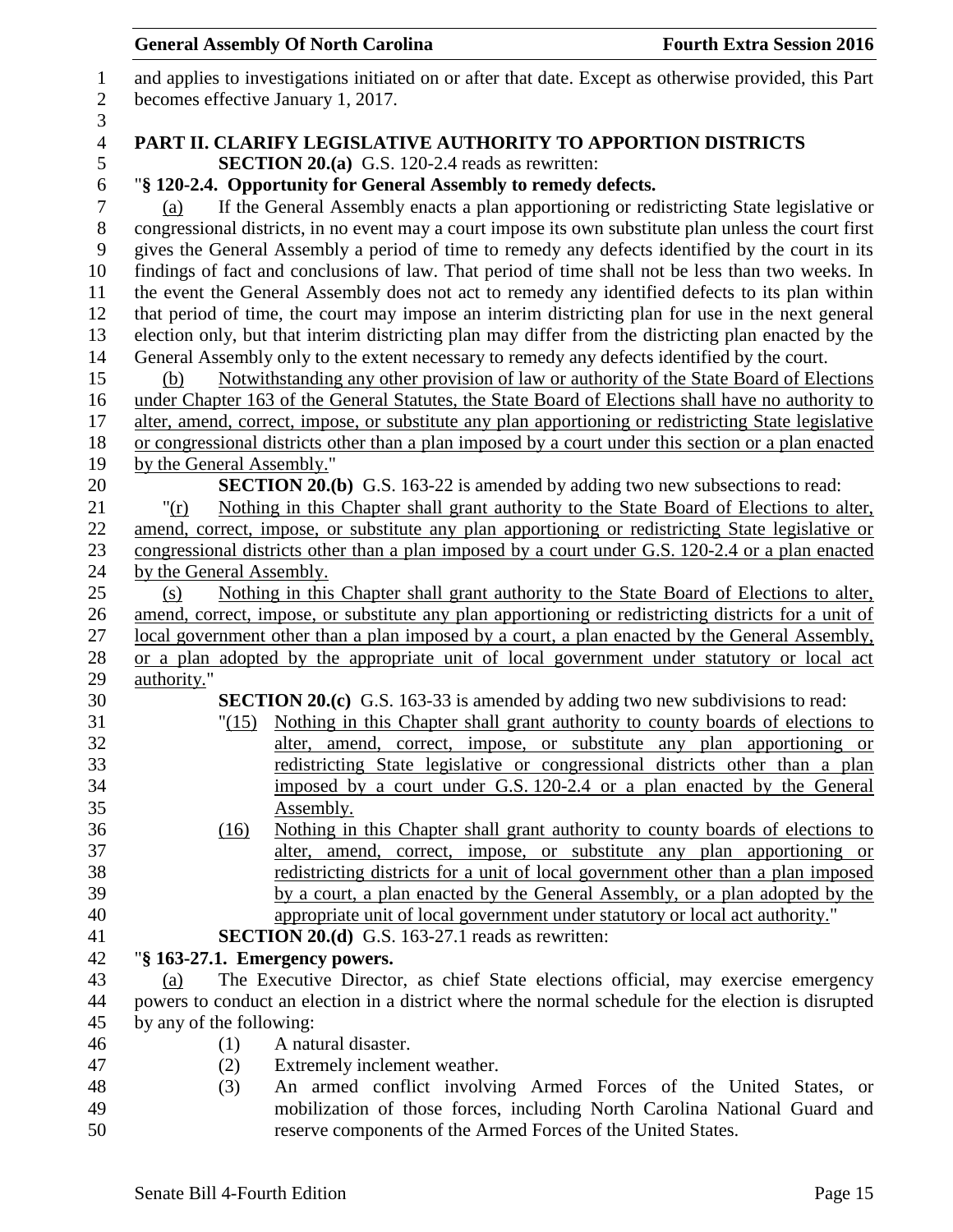|                  | <b>General Assembly Of North Carolina</b>                                                                                                                                            |                                                                                                | <b>Fourth Extra Session 2016</b>                                                                     |  |
|------------------|--------------------------------------------------------------------------------------------------------------------------------------------------------------------------------------|------------------------------------------------------------------------------------------------|------------------------------------------------------------------------------------------------------|--|
| $\mathbf{1}$     |                                                                                                                                                                                      |                                                                                                | In exercising those emergency powers, the Executive Director shall avoid unnecessary conflict        |  |
| $\mathbf{2}$     |                                                                                                                                                                                      |                                                                                                |                                                                                                      |  |
| 3                | with the provisions of this Chapter. The Executive Director shall adopt rules describing the<br>emergency powers and the situations in which the emergency powers will be exercised. |                                                                                                |                                                                                                      |  |
| $\overline{4}$   | (b)                                                                                                                                                                                  | Nothing in this Chapter shall grant authority to the State Board of Elections to alter,        |                                                                                                      |  |
| 5                |                                                                                                                                                                                      |                                                                                                | amend, correct, impose, or substitute any plan apportioning or redistricting State legislative or    |  |
| 6                |                                                                                                                                                                                      |                                                                                                | congressional districts other than a plan imposed by a court under G.S. 120-2.4 or a plan enacted    |  |
| $\boldsymbol{7}$ | by the General Assembly.                                                                                                                                                             |                                                                                                |                                                                                                      |  |
| $8\,$            | (c)                                                                                                                                                                                  |                                                                                                | Nothing in this Chapter shall grant authority to the State Board of Elections to alter,              |  |
| $\mathbf{9}$     |                                                                                                                                                                                      |                                                                                                | amend, correct, impose, or substitute any plan apportioning or redistricting districts for a unit of |  |
| 10               |                                                                                                                                                                                      |                                                                                                | local government other than a plan imposed by a court, a plan enacted by the General Assembly,       |  |
| 11               |                                                                                                                                                                                      |                                                                                                | or a plan adopted by the appropriate unit of local government under statutory or local act           |  |
| 12               | authority."                                                                                                                                                                          |                                                                                                |                                                                                                      |  |
| 13               |                                                                                                                                                                                      |                                                                                                |                                                                                                      |  |
| 14               |                                                                                                                                                                                      | PART III. PARTISAN APPELLATE COURT ELECTIONS                                                   |                                                                                                      |  |
| 15               |                                                                                                                                                                                      | <b>SECTION 21.(a)</b> G.S. 163-106 reads as rewritten:                                         |                                                                                                      |  |
| 16               |                                                                                                                                                                                      | "§ 163-106. Notices of candidacy; pledge; with whom filed; date for filing; withdrawal.        |                                                                                                      |  |
| 17               | $\cdots$                                                                                                                                                                             |                                                                                                |                                                                                                      |  |
| 18               | (c)                                                                                                                                                                                  |                                                                                                | Time for Filing Notice of Candidacy. - Candidates seeking party primary nominations                  |  |
| 19               |                                                                                                                                                                                      |                                                                                                | for the following offices shall file their notice of candidacy with the State Board of Elections no  |  |
| 20               |                                                                                                                                                                                      |                                                                                                | earlier than 12:00 noon on the second Monday in February and no later than 12:00 noon on the         |  |
| 21               |                                                                                                                                                                                      | last business day in February preceding the primary:                                           |                                                                                                      |  |
| 22               | Governor                                                                                                                                                                             |                                                                                                |                                                                                                      |  |
| 23               | <b>Lieutenant Governor</b>                                                                                                                                                           |                                                                                                |                                                                                                      |  |
| 24               | All State executive officers                                                                                                                                                         |                                                                                                |                                                                                                      |  |
| 25               | <b>Justices of the Supreme Court</b>                                                                                                                                                 |                                                                                                |                                                                                                      |  |
| 26               | Judges of the Court of Appeals                                                                                                                                                       |                                                                                                |                                                                                                      |  |
| 27               | <b>United States Senators</b>                                                                                                                                                        |                                                                                                |                                                                                                      |  |
| 28               |                                                                                                                                                                                      | Members of the House of Representatives of the United States                                   |                                                                                                      |  |
| 29               | District attorneys                                                                                                                                                                   |                                                                                                |                                                                                                      |  |
| 30               |                                                                                                                                                                                      |                                                                                                | Candidates seeking party primary nominations for the following offices shall file their notice       |  |
| 31               |                                                                                                                                                                                      |                                                                                                | of candidacy with the county board of elections no earlier than 12:00 noon on the second Monday      |  |
| 32               |                                                                                                                                                                                      |                                                                                                | in February and no later than 12:00 noon on the last business day in February preceding the          |  |
| 33               | primary:                                                                                                                                                                             |                                                                                                |                                                                                                      |  |
| 34               | <b>State Senators</b>                                                                                                                                                                |                                                                                                |                                                                                                      |  |
| 35               |                                                                                                                                                                                      | Members of the State House of Representatives                                                  |                                                                                                      |  |
| 36               | All county offices.                                                                                                                                                                  |                                                                                                |                                                                                                      |  |
| 37               | (d)                                                                                                                                                                                  |                                                                                                | Notice of Candidacy for Certain Offices to Indicate Vacancy. - In any primary in                     |  |
| 38               |                                                                                                                                                                                      |                                                                                                | which there are two or more vacancies for associate justices for the Supreme Court, two or more      |  |
| 39               |                                                                                                                                                                                      |                                                                                                | vacancies for the Court of Appeals, or two vacancies for United States Senator from North            |  |
| 40               |                                                                                                                                                                                      |                                                                                                | Carolina, each candidate shall, at the time of filing notice of candidacy, file with the State Board |  |
| 41               |                                                                                                                                                                                      |                                                                                                | of Elections a written statement designating the vacancy to which he the candidate seeks             |  |
| 42               |                                                                                                                                                                                      |                                                                                                | nomination. Votes cast for a candidate shall be effective only for his-nomination to the vacancy for |  |
| 43               |                                                                                                                                                                                      | which hethe candidate has given notice of candidacy as provided in this subsection.            |                                                                                                      |  |
| 44               | $\ldots\overset{n}{\cdot}$                                                                                                                                                           |                                                                                                |                                                                                                      |  |
| 45               |                                                                                                                                                                                      | <b>SECTION 21.(b)</b> G.S. 163-107(a) reads as rewritten:                                      |                                                                                                      |  |
| 46               | "(a)                                                                                                                                                                                 |                                                                                                | Fee Schedule. - At the time of filing a notice of candidacy, each candidate shall pay to             |  |
| 47               |                                                                                                                                                                                      |                                                                                                | the board of elections with which he the candidate files under the provisions of G.S. 163-106 a      |  |
| 48               |                                                                                                                                                                                      | filing fee for the office he seeks sought in the amount specified in the following tabulation: |                                                                                                      |  |
| 49               |                                                                                                                                                                                      |                                                                                                |                                                                                                      |  |
| 50               | <b>Office Sought</b>                                                                                                                                                                 | <b>Amount of Filing Fee</b>                                                                    |                                                                                                      |  |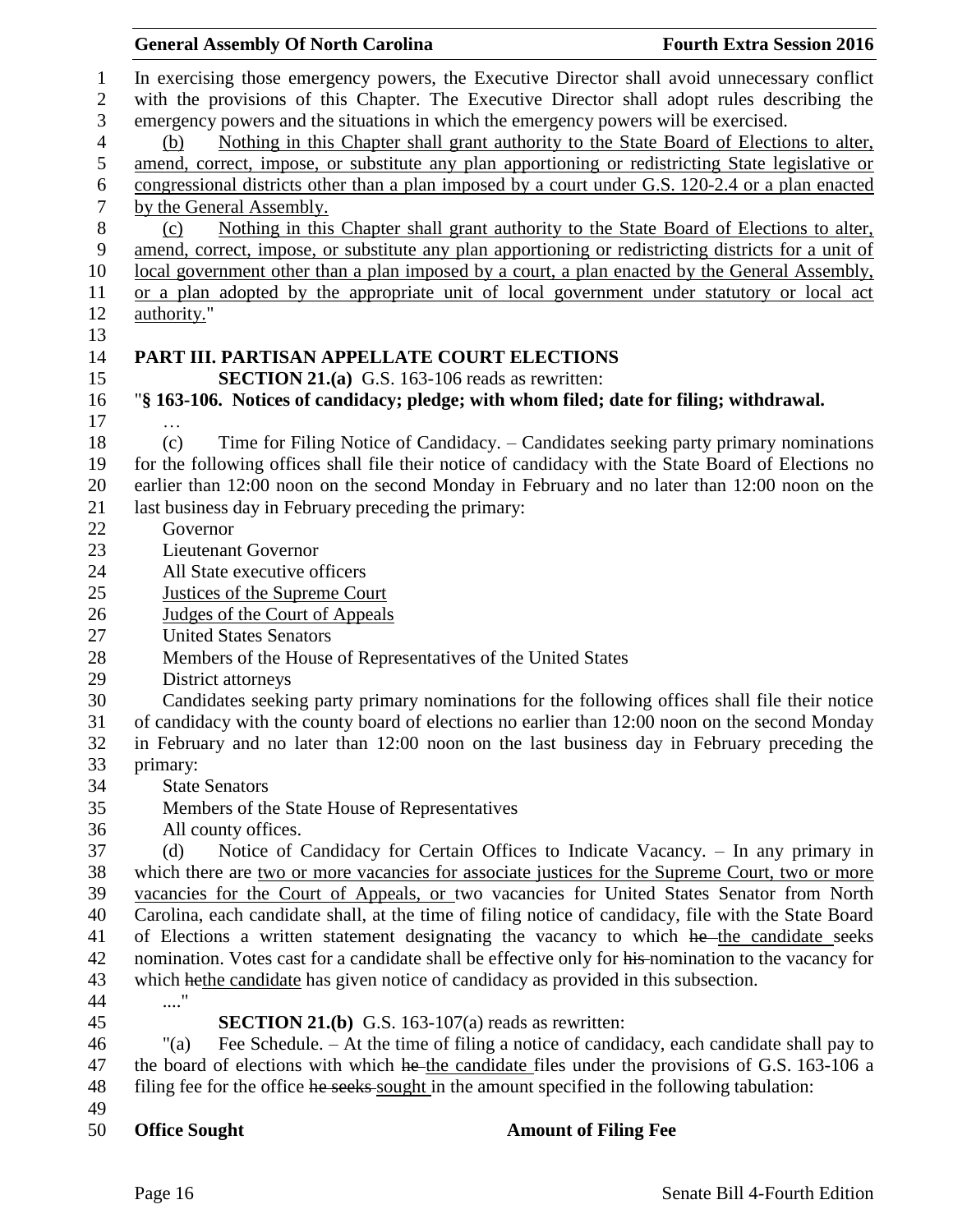|                                | <b>General Assembly Of North Carolina</b>                    | <b>Fourth Extra Session 2016</b>                                                                                                                                                                             |
|--------------------------------|--------------------------------------------------------------|--------------------------------------------------------------------------------------------------------------------------------------------------------------------------------------------------------------|
| $\mathbf{1}$<br>$\overline{2}$ | Governor                                                     | One percent $(1\%)$ of the annual salary of the<br>office sought                                                                                                                                             |
| 3<br>$\overline{4}$            | Lieutenant Governor                                          | One percent $(1\%)$ of the annual salary of the<br>office sought                                                                                                                                             |
| 5<br>6                         | All State executive offices                                  | One percent $(1%)$ of the annual salary of the<br>office sought                                                                                                                                              |
| $\tau$                         | All Justices of the Supreme Court,                           |                                                                                                                                                                                                              |
| 8                              | Judges of the Court of Appeals, and                          | One percent $(1\%)$ of the annual salary of                                                                                                                                                                  |
| 9                              | District Attorneys of the General                            | the office sought                                                                                                                                                                                            |
| 10                             | Court of Justice                                             |                                                                                                                                                                                                              |
| 11<br>12                       | <b>United States Senator</b>                                 | One percent $(1\%)$ of the annual salary of the<br>office sought                                                                                                                                             |
| 13                             | Members of the United States House                           | One percent $(1%)$ of the annual salary of                                                                                                                                                                   |
| 14                             | of Representatives                                           | the office sought                                                                                                                                                                                            |
| 15                             | <b>State Senator</b>                                         | One percent $(1\%)$ of the annual salary of the                                                                                                                                                              |
| 16                             |                                                              | office sought                                                                                                                                                                                                |
| 17                             | Member of the State House of                                 | One percent $(1\%)$ of the annual salary of                                                                                                                                                                  |
| 18                             | Representatives                                              | the office sought                                                                                                                                                                                            |
| 19<br>20                       | All county offices not compensated by fees                   | One percent $(1%)$ of the annual salary of the<br>office sought                                                                                                                                              |
| 21                             | All county offices compensated partly                        | One percent $(1\%)$ of the first annual                                                                                                                                                                      |
| 22                             | by salary and partly by fees                                 | salary to be received (exclusive of fees)                                                                                                                                                                    |
| 23                             |                                                              | The salary of any office that is the basis for calculating the filing fee is the starting salary for                                                                                                         |
| 24                             |                                                              | the office, rather than the salary received by the incumbent, if different. If no starting salary can be                                                                                                     |
| 25<br>26                       | January 1 of the election year."                             | determined for the office, then the salary used for calculation is the salary of the incumbent, as of                                                                                                        |
| 27                             | <b>SECTION 21.(c)</b> G.S. 163-107.1(b) reads as rewritten:  |                                                                                                                                                                                                              |
| 28                             | " $(b)$                                                      | If the candidate is seeking the office of United States Senator, Governor, Lieutenant                                                                                                                        |
| 29                             |                                                              | Governor, or any State executive officer, Justice of the Supreme Court, or Judge of the Court of                                                                                                             |
| 30                             |                                                              | Appeals, the petition must be signed by 10,000 registered voters who are members of the political                                                                                                            |
| 31                             |                                                              | party in whose primary the candidate desires to run, except that in the case of a political party as                                                                                                         |
| 32                             |                                                              | defined by G.S. $163-96(a)(2)$ which will be making nominations by primary election, the petition                                                                                                            |
| 33                             |                                                              | must be signed by five percent (5%) of the registered voters of the State who are affiliated with the                                                                                                        |
| 34                             |                                                              | same political party in whose primary the candidate desires to run, or in the alternative, the                                                                                                               |
| 35                             |                                                              | petition shall be signed by no less than 8,000 registered voters regardless of the voter's political                                                                                                         |
| 36                             |                                                              | party affiliation, whichever requirement is greater. The petition must be filed with the State Board                                                                                                         |
| 37                             |                                                              | of Elections not later than 12:00 noon on Monday preceding the filing deadline before the primary                                                                                                            |
| 38                             |                                                              | in which he seeks to run. The names on the petition shall be verified by the board of elections of                                                                                                           |
| 39<br>40                       |                                                              | the county where the signer is registered, and the petition must be presented to the county board of<br>elections at least 15 days before the petition is due to be filed with the State Board of Elections. |
| 41                             |                                                              | When a proper petition has been filed, the candidate's name shall be printed on the primary ballot."                                                                                                         |
| 42                             | <b>SECTION 21.(d)</b> G.S. 163-111(c)(1) reads as rewritten: |                                                                                                                                                                                                              |
| 43                             | "(1)                                                         | A candidate who is apparently entitled to demand a second primary, according                                                                                                                                 |
| 44                             |                                                              | to the unofficial results, for one of the offices listed below, and desiring to do                                                                                                                           |
| 45                             |                                                              | so, shall file a request for a second primary in writing with the Executive                                                                                                                                  |
| 46                             |                                                              | Director of the State Board of Elections no later than 12:00 noon on the ninth                                                                                                                               |
| 47                             |                                                              | day (including Saturdays and Sundays) following the date on which the primary                                                                                                                                |
| 48                             |                                                              | was conducted, and such request shall be subject to the certification of the                                                                                                                                 |
| 49                             |                                                              | official results by the State Board of Elections. If the vote certification by the                                                                                                                           |
| 50                             |                                                              | State Board of Elections determines that a candidate who was not originally                                                                                                                                  |

51 thought to be eligible to call for a second primary is in fact eligible to call for a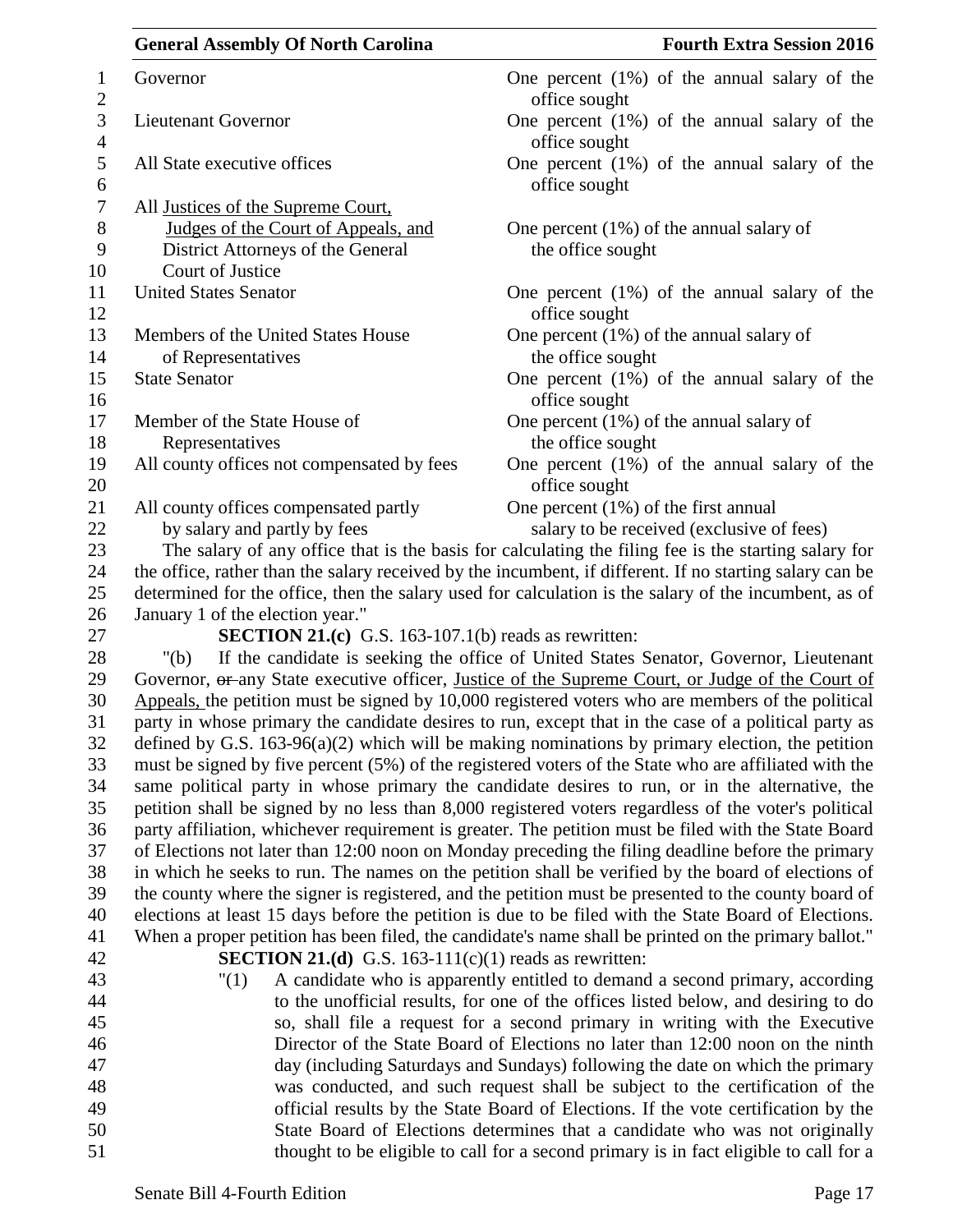| <b>General Assembly Of North Carolina</b><br><b>Fourth Extra Session 2016</b>                        |
|------------------------------------------------------------------------------------------------------|
| second primary, the Executive Director of the State Board of Elections shall                         |
| immediately notify such candidate and permit him the candidate to exercise any                       |
| options available to him the candidate within a 48-hour period following the                         |
| notification:                                                                                        |
| Governor,                                                                                            |
| Lieutenant Governor,                                                                                 |
| All State executive officers,                                                                        |
| Justices of the Supreme Court, Judges of the Court of Appeals, or                                    |
| District Attorneys of the General Court of Justice,                                                  |
| United States Senators,                                                                              |
| Members of the United States House of Representatives,                                               |
| State Senators in multi-county senatorial districts, and                                             |
| Members of the State House of Representatives in multi-county                                        |
| representative districts."                                                                           |
| <b>SECTION 21.(e)</b> Subchapter X of Chapter 163 of the General Statutes reads as                   |
| rewritten:                                                                                           |
| "SUBCHAPTER X. ELECTION OF <del>APPELLATE, SUPERIOR, SUPERIOR</del> AND                              |
| DISTRICT COURT JUDGES.                                                                               |
| "Article 25.                                                                                         |
| "Nomination and Election of Appellate, Superior, Superior and District Court Judges.                 |
| "§ 163-321. Applicability.                                                                           |
| The nomination and election of justices of the Supreme Court, judges of the Court of Appeals,        |
| and superior and district court judges of the General Court of Justice shall be as provided by this  |
| Article.                                                                                             |
|                                                                                                      |
| "§ 163-323. Notice of candidacy.                                                                     |
|                                                                                                      |
| Time for Filing Notice of Candidacy. – Candidates seeking election to the following<br>(b)           |
| offices shall file their notice of candidacy with the State Board of Elections no earlier than 12:00 |
| noon on the second Monday in February and no later than 12:00 noon on the last business day in       |
| February preceding the election:                                                                     |
| Justices of the Supreme Court.                                                                       |
| Judges of the Court of Appeals.                                                                      |
| Judges of the superior courts.                                                                       |
| Judges of the district courts.                                                                       |
|                                                                                                      |
| (f)<br>Notice of Candidacy for Certain Offices to Indicate Vacancy. - In any election in             |
| which there are two or more vacancies for the office of justice of the Supreme Court, judge of the   |
| Court of Appeals, or district court judge to be filled by nominations, each candidate shall, at the  |
| time of filing notice of candidacy, file with the State Board of Elections a written statement       |
| designating the vacancy to which the candidate seeks election. Votes cast for a candidate shall be   |
| effective only for election to the vacancy for which the candidate has given notice of candidacy as  |
| provided in this subsection.                                                                         |
| A person seeking election for a specialized district judgeship established under G.S. 7A-147         |
| shall, at the time of filing notice of candidacy, file with the State Board of Elections a written   |
| statement designating the specialized judgeship to which the person seeks nomination.                |
|                                                                                                      |
| "§ 163-325. Petition in lieu of payment of filing fee.                                               |
|                                                                                                      |
| Requirements of Petition; Deadline for Filing. - If the candidate is seeking the office of<br>(b)    |
| justice of the Supreme Court, judge of the Court of Appeals, or superior or district court judge,    |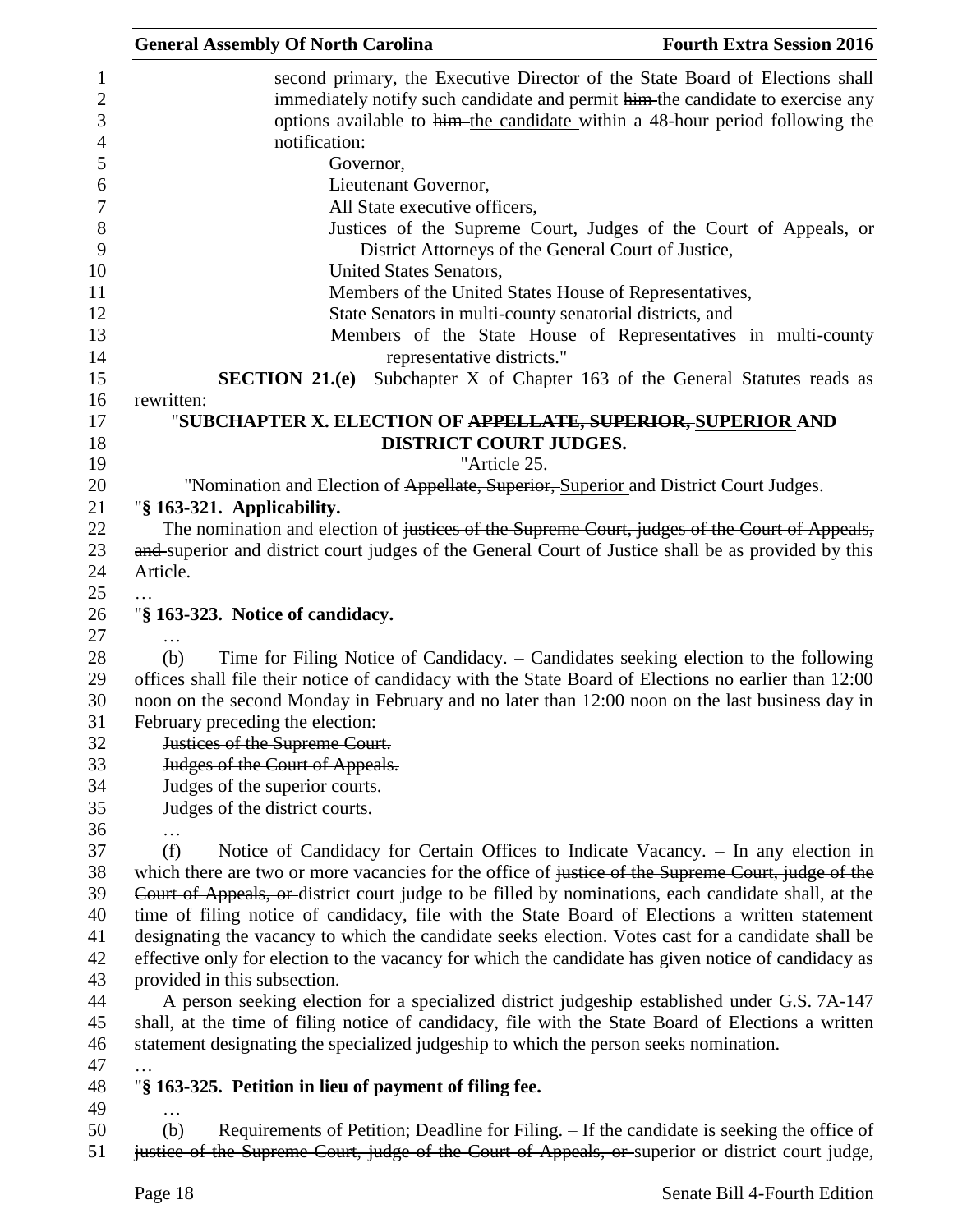that individual shall file a written petition with the State Board of Elections no later than 12:00 2 noon on Monday preceding the filing deadline before the primary. If the office is justice of the Supreme Court or judge of the Court of Appeals, the petition shall be signed by 8,000 registered 4 voters in the State. If the office is superior court or district court judge, the The petition shall be signed by five percent (5%) of the registered voters of the election area in which the office will be voted for. the registered voters will vote for the office. The board of elections shall verify the names on the petition, and if the petition and notice of candidacy are found to be sufficient, the candidate's name shall be printed on the appropriate ballot. Petitions must be presented to the county board of elections for verification at least 15 days before the petition is due to be filed with the State Board of Elections. The State Board of Elections may adopt rules to implement this section and to provide standard petition forms.

## "**§ 163-326. Certification of notices of candidacy.**

…

 (b) Notification of Local Boards. – No later than 10 days after the time for filing notices of candidacy under the provisions of G.S. 163-323(b) has expired, the chairman of the State Board of Elections shall certify to the chairman of the county board of elections in each county in the 17 appropriate district the names of candidates for nomination to the offices of justice of the Supreme Court, judge of the Court of Appeals, and superior and district court judge who have filed the required notice and paid the required filing fee or presented the required petition to the State Board 20 of Elections, so that their names may be printed on the official judicial ballot for justice of the 21 Supreme Court, judge of the Court of Appeals, and superior and district court.

…

### "**§ 163-329. Elections to fill vacancy in office created after primary filing period opens.**

24 (a) General. – If a vacancy is created in the office of justice of the Supreme Court, judge of 25 the Court of Appeals, or judge of superior court after the filing period for the primary opens but more than 60 days before the general election, and under the Constitution of North Carolina an election is to be held for that position, such that the office shall be filled in the general election as provided in G.S. 163-9, the election to fill the office for the remainder of the term shall be conducted without a primary using the method provided in subsection (b1) of this section. If a 30 vacancy is created in the office of <del>justice of the Supreme Court, judge of the Court of Appeals, or</del> judge of superior court before the filing period for the primary opens, and under the Constitution of North Carolina an election is to be held for that position, such that the office shall be filled in the general election as provided in G.S. 163-9, the election to fill the office for the remainder of the term shall be conducted in accordance with G.S. 163-322.

 (b) Repealed by Session Laws 2006-192, s. 8(a), effective August 3, 2006, and applicable to vacancies occurring on or after that date.

37 (b1) Method for Vacancy Election. – If a vacancy for the office of justice of the Supreme Court, judge of the Court of Appeals, or judge of the superior court occurs more than 60 days before the general election and after the opening of the filing period for the primary, then the State Board of Elections shall designate a special filing period of one week for candidates for the office. If more than two candidates file and qualify for the office in accordance with G.S. 163-323, then the Board shall conduct the election for the office as follows:

- (1) When the vacancy described in this section occurs more than 63 days before the date of the second primary for members of the General Assembly, a special primary shall be held on the same day as the second primary. The two candidates with the most votes in the special primary shall have their names placed on the ballot for the general election held on the same day as the general election for members of the General Assembly. (2) When the vacancy described in this section occurs less than 64 days before the date of the second primary, a general election for all the candidates shall be
- held on the same day as the general election for members of the General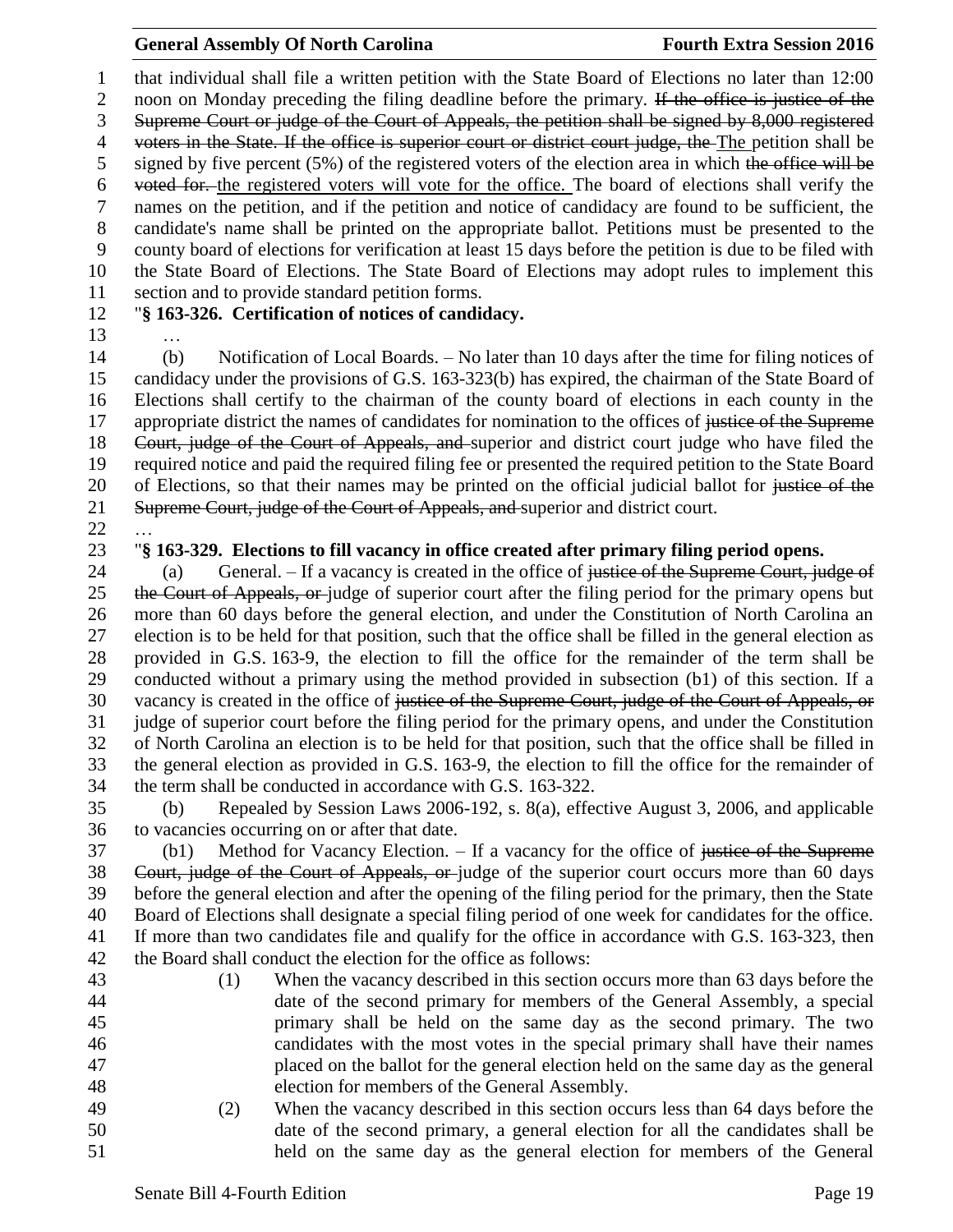| <b>General Assembly Of North Carolina</b> |                                                                                                                                                                                                                            | <b>Fourth Extra Session 2016</b> |
|-------------------------------------------|----------------------------------------------------------------------------------------------------------------------------------------------------------------------------------------------------------------------------|----------------------------------|
|                                           | Assembly and the results shall be determined on a plurality basis as provided by<br>G.S. 163-292.                                                                                                                          |                                  |
| (3)                                       | Repealed by Session Laws 2013-381, s. 51.1, effective January 1, 2014.                                                                                                                                                     |                                  |
| (c)                                       | Applicable Provisions. – Except as provided in this section, the provisions of this                                                                                                                                        |                                  |
|                                           | Article apply to elections conducted under this section.                                                                                                                                                                   |                                  |
| (d)                                       | Rules. – The State Board of Elections shall adopt rules for the implementation of this                                                                                                                                     |                                  |
|                                           | section. The rules are not subject to Article 2A of Chapter 150B of the General Statutes. The rules                                                                                                                        |                                  |
| shall include the following:              |                                                                                                                                                                                                                            |                                  |
| (1)                                       | If after the first-choice candidate is eliminated, a ballot does not indicate one of<br>the uneliminated candidates as an alternative choice, the ballot is exhausted and<br>shall not be counted after the initial round. |                                  |
| (2)                                       | The fact that the voter does not designate a second or third choice does not                                                                                                                                               |                                  |
|                                           | invalidate the voter's higher choice or choices.                                                                                                                                                                           |                                  |
| (3)                                       | The fact that the voter gives more than one ranking to the same candidate shall<br>not invalidate the vote. The highest ranking given a particular candidate shall<br>count as long as the candidate is not eliminated.    |                                  |
| (4)                                       | In case of a tie between candidates such that two or more candidates have an                                                                                                                                               |                                  |
|                                           | equal number of first choices and more than two candidates qualify for the                                                                                                                                                 |                                  |
|                                           | second round, instant runoff voting shall be used to determine which two                                                                                                                                                   |                                  |
|                                           | candidates shall advance to the second round.                                                                                                                                                                              |                                  |
|                                           |                                                                                                                                                                                                                            |                                  |
| "§ 163-332. Ballots.                      |                                                                                                                                                                                                                            |                                  |
| $\cdots$                                  |                                                                                                                                                                                                                            |                                  |
| (b)                                       | Ballots to Be Furnished by County Board of Elections. - It shall be the duty of the                                                                                                                                        |                                  |
|                                           | county board of elections to print official ballots for the following offices to be voted for in the                                                                                                                       |                                  |
| primary:                                  | Justice of the Supreme Court.                                                                                                                                                                                              |                                  |
|                                           | Judge of the Court of Appeals.                                                                                                                                                                                             |                                  |
| Superior court judge.                     |                                                                                                                                                                                                                            |                                  |
| District court judge.                     |                                                                                                                                                                                                                            |                                  |
|                                           | In printing ballots, the county board of elections shall be governed by instructions of the State                                                                                                                          |                                  |
|                                           | Board of Elections with regard to width, color, kind of paper, form, and size of type.<br>Three days before the election, the chairman of the county board of elections shall distribute                                   |                                  |
|                                           | official ballots to the chief judge of each precinct in his county, and the chief judge shall give a                                                                                                                       |                                  |
|                                           | receipt for the ballots received. On the day of the primary, it shall be the chief judge's duty to have                                                                                                                    |                                  |
|                                           | all the ballots so delivered available for use at the precinct voting place.                                                                                                                                               |                                  |
| . "                                       |                                                                                                                                                                                                                            |                                  |
|                                           | SECTION 21.(f) G.S. 163-323(h) is repealed.                                                                                                                                                                                |                                  |
|                                           | <b>SECTION 21.(g)</b> G.S. 163-165.5(a)(4) reads as rewritten:                                                                                                                                                             |                                  |
| "(4)                                      | Party designations in partisan ballot items and in nonpartisan ballot items as                                                                                                                                             |                                  |
|                                           | required by G.S. 163-323(h).items."                                                                                                                                                                                        |                                  |
|                                           | <b>SECTION 21.(h)</b> This Part becomes effective January 1, 2018, and applies to                                                                                                                                          |                                  |
|                                           | primaries and elections held on or after that date.                                                                                                                                                                        |                                  |
|                                           |                                                                                                                                                                                                                            |                                  |
|                                           | PART IV. MODIFY APPELLATE REVIEW OF CERTAIN CASES                                                                                                                                                                          |                                  |
|                                           | <b>SECTION 22.(a)</b> G.S. 7A-16 reads as rewritten:                                                                                                                                                                       |                                  |
|                                           | "§ 7A-16. Creation and organization.                                                                                                                                                                                       |                                  |
|                                           | The Court of Appeals is created effective January 1, 1967. It shall consist initially of six<br>judges, elected by the qualified voters of the State for terms of eight years. The Chief Justice of the                    |                                  |
|                                           | Supreme Court shall designate one of the judges as Chief Judge, to serve in such capacity at the                                                                                                                           |                                  |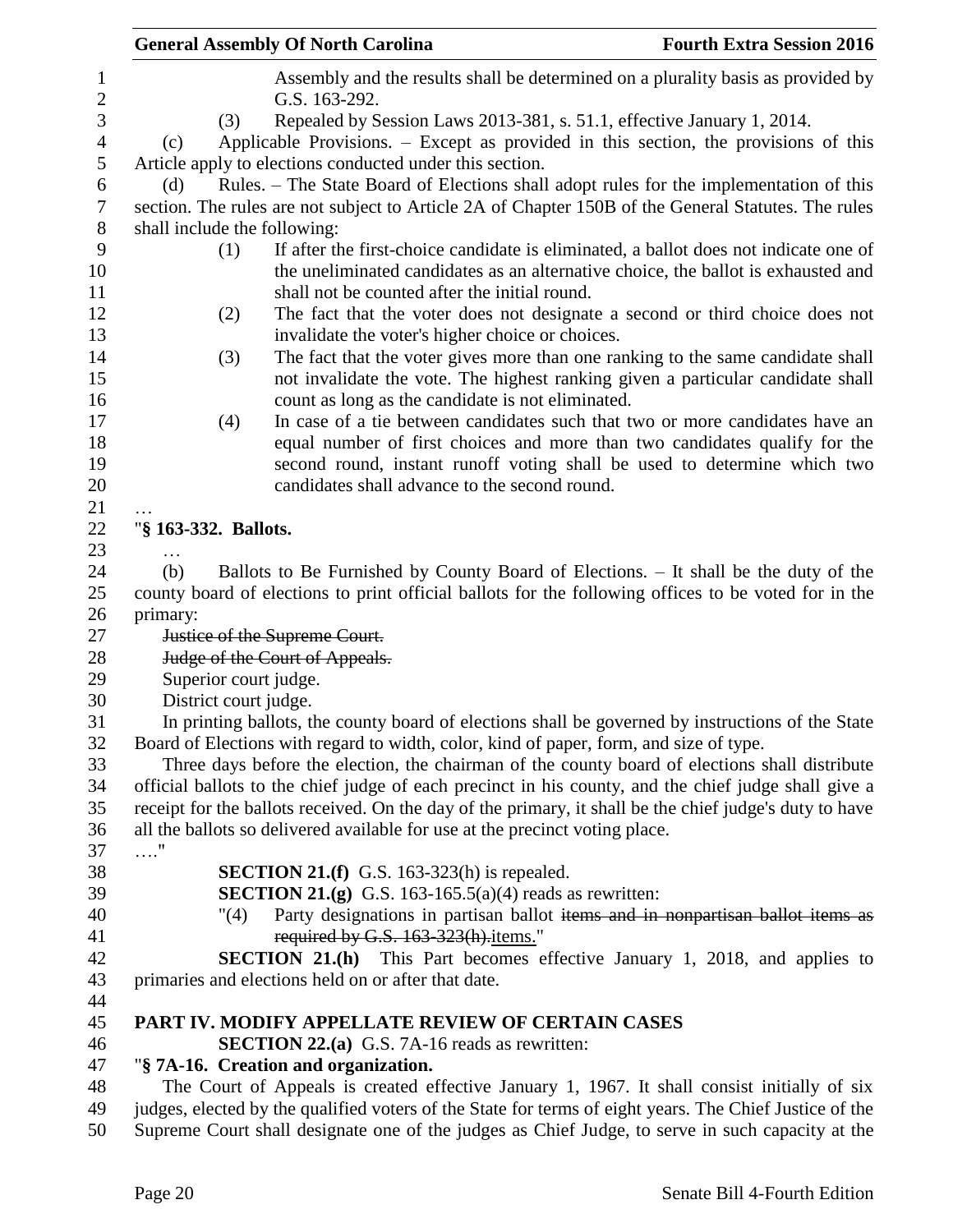pleasure of the Chief Justice. Before entering upon the duties of his office, a judge of the Court of Appeals shall take the oath of office prescribed for a judge of the General Court of Justice. The Governor on or after July 1, 1967, shall make temporary appointments to the six initial judgeships. The appointees shall serve until January 1, 1969. Their successors shall be elected at the general election for members of the General Assembly in November, 1968, and shall take office on January 1, 1969, to serve for the remainder of the unexpired term which began on January 1, 1967. Upon the appointment of at least five judges, and the designation of a Chief Judge, the court is authorized to convene, organize, and promulgate, subject to the approval of the Supreme Court, such supplementary rules as it deems necessary and appropriate for the discharge of the judicial business lawfully assigned to it. Effective January 1, 1969, the number of judges is increased to nine, and the Governor, on or after March 1, 1969, shall make temporary appointments to the additional judgeships thus created. The appointees shall serve until January 1, 1971. Their successors shall be elected at the general election for members of the General Assembly in November, 1970, and shall take office on January 1, 1971, to serve for the remainder of the unexpired term which began on January 1, 1969. Effective January 1, 1977, the number of judges is increased to 12; and the Governor, on or after July 1, 1977, shall make temporary appointments to the additional judgeships thus created. The appointees shall serve until January 1, 1979. Their successors shall be elected at the general election for members of the General Assembly in November, 1978, and shall take office on January 1, 1979, to serve the remainder of the unexpired term which began on January 1, 1977. On or after December 15, 2000, the Governor shall appoint three additional judges to increase 23 the number of judges to 15. 24 The Court of Appeals shall sit in panels of three judges each each and may also sit en banc to hear or rehear any cause upon a vote of the majority of the judges of the court. The Chief Judge insofar as practicable shall assign the members to panels in such fashion that each member sits a 27 substantially equal number of times with each other member. Hemember, shall preside over the 28 panel of which he is a member, when a member of a panel, and shall designate the presiding judge of the other panel or panels. Three judges shall constitute a quorum for the transaction of the business of the court, except as may be provided in G.S. 7A-32.Except as may be provided in G.S. 7A-32, three judges shall constitute a quorum for the transaction of the business of the court when sitting in panels of three judges, and a majority of the then sitting judges on the Court of Appeals shall constitute a quorum for the transaction of the business of the court when sitting en banc. In the event the Chief Judge is unable, on account of absence or temporary incapacity, to perform the duties placed upon him as Chief Judge, the Chief Justice shall appoint an acting Chief Judge from the other judges of the Court, to temporarily discharge the duties of Chief Judge." **SECTION 22.(b)** G.S. 7A-27 reads as rewritten: "**§ 7A-27. Appeals of right from the courts of the trial divisions.** (a) Appeal lies of right directly to the Supreme Court in any of the following cases: (1) All cases in which the defendant is convicted of murder in the first degree and the judgment of the superior court includes a sentence of death. (2) From any final judgment in a case designated as a mandatory complex business case pursuant to G.S. 7A-45.4 or designated as a discretionary complex business case pursuant to Rule 2.1 of the General Rules of Practice for the Superior and District Courts. (3) From any interlocutory order of a Business Court Judge that does any of the following: a. Affects a substantial right. b. In effect determines the action and prevents a judgment from which an appeal might be taken.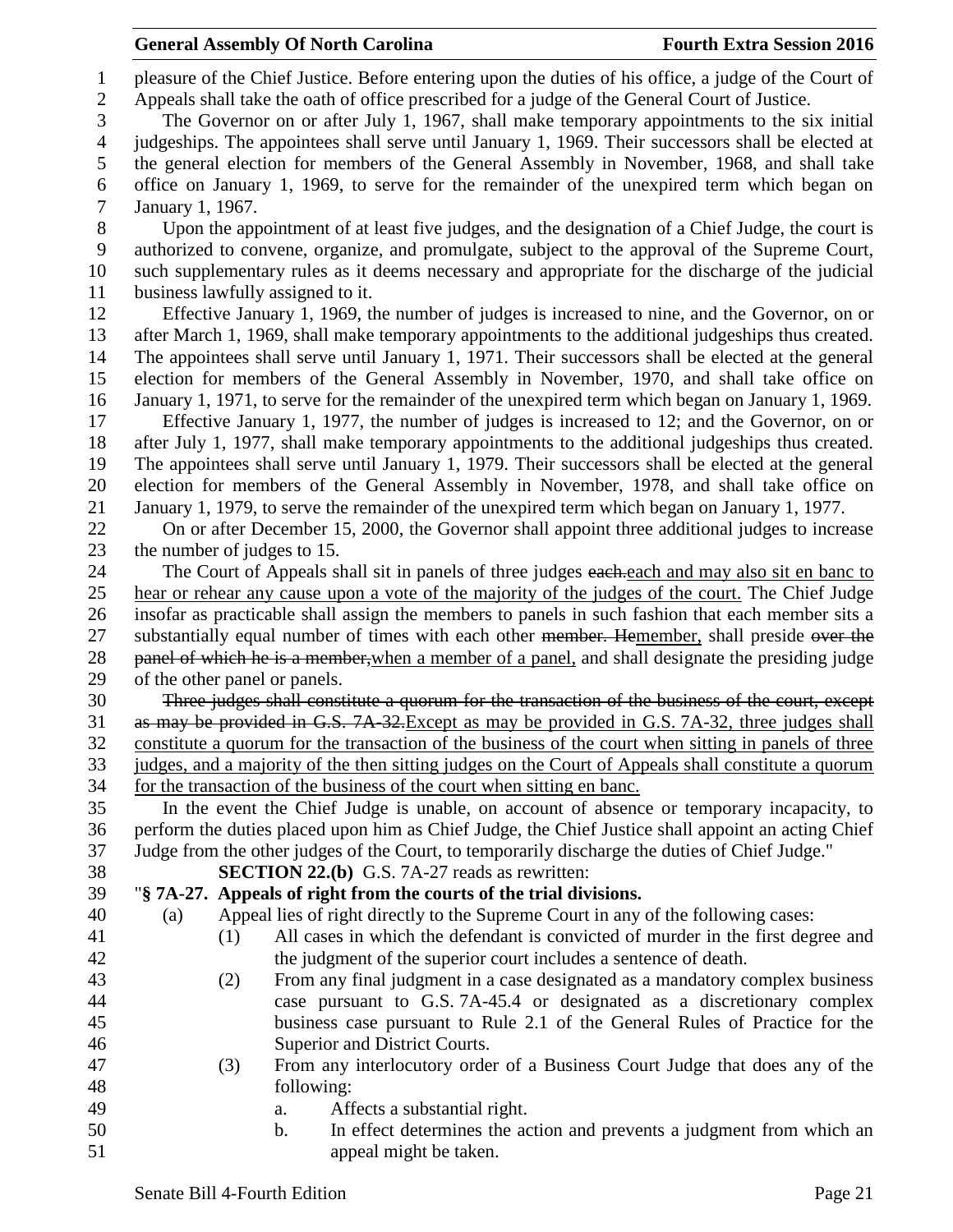|                | <b>General Assembly Of North Carolina</b>                                  |                                                                                  | <b>Fourth Extra Session 2016</b>                                                                         |
|----------------|----------------------------------------------------------------------------|----------------------------------------------------------------------------------|----------------------------------------------------------------------------------------------------------|
| 1              | $\mathbf{c}$ .                                                             | Discontinues the action.                                                         |                                                                                                          |
| $\overline{c}$ | d.                                                                         | Grants or refuses a new trial.                                                   |                                                                                                          |
| 3              | (a1)                                                                       |                                                                                  | Appeal lies of right directly to the Supreme Court from any order or judgment of a                       |
| 4              |                                                                            |                                                                                  | court, either final or interlocutory, that holds that an act of the General Assembly is facially invalid |
| 5              |                                                                            |                                                                                  | on the basis that the act violates the North Carolina Constitution or federal law. Nothing in this       |
| 6              |                                                                            |                                                                                  | subsection shall be deemed to apply to appeals from orders of the trial courts pertaining to             |
| 7              |                                                                            |                                                                                  | criminal proceedings, to proceedings under Chapter 15A of the General Statutes, to proceedings           |
| 8              |                                                                            |                                                                                  | making a collateral attack on any judgment entered in a criminal proceeding, or to appeals from          |
| 9              |                                                                            |                                                                                  | orders of the trial courts pertaining to civil proceedings filed by a taxpayer pursuant to G.S.          |
| 10             | 105-241.17.                                                                |                                                                                  |                                                                                                          |
| 11             | (b)                                                                        |                                                                                  | Except as provided in subsection (a) $\Theta$ (a1) of this section, appeal lies of right directly        |
| 12             | to the Court of Appeals in any of the following cases:                     |                                                                                  |                                                                                                          |
| 13             | (1)                                                                        |                                                                                  | From any final judgment of a superior court, other than one based on a plea of                           |
| 14             |                                                                            |                                                                                  | guilty or nolo contendere, including any final judgment entered upon review of                           |
| 15             |                                                                            |                                                                                  | a decision of an administrative agency, except for a final judgment entered                              |
| 16             |                                                                            | upon review of a court martial under G.S. 127A-62.                               |                                                                                                          |
| 17             | (2)                                                                        | From any final judgment of a district court in a civil action.                   |                                                                                                          |
| 18             | (3)                                                                        |                                                                                  | From any interlocutory order or judgment of a superior court or district court in                        |
| 19             |                                                                            | a civil action or proceeding that does any of the following:                     |                                                                                                          |
| 20             | a.                                                                         | Affects a substantial right.                                                     |                                                                                                          |
| 21             | b.                                                                         |                                                                                  | In effect determines the action and prevents a judgment from which an                                    |
| 22             |                                                                            | appeal might be taken.                                                           |                                                                                                          |
| 23             | c.                                                                         | Discontinues the action.                                                         |                                                                                                          |
| 24             | d.                                                                         | Grants or refuses a new trial.                                                   |                                                                                                          |
| 25             | e.                                                                         | Determines a claim prosecuted under G.S. 50-19.1.                                |                                                                                                          |
| 26             | f.                                                                         |                                                                                  | Grants temporary injunctive relief restraining the State or a political                                  |
| 27             |                                                                            |                                                                                  | subdivision of the State from enforcing the operation or execution of an                                 |
| 28             |                                                                            |                                                                                  | act of the General Assembly as applied against a party in a civil                                        |
| 29             |                                                                            |                                                                                  | action. Assembly. This sub-subdivision only applies where the State or a                                 |
| 30             |                                                                            |                                                                                  | political subdivision of the State is a party in the civil action. This                                  |
| 31             |                                                                            |                                                                                  | sub subdivision does not apply to facial challenges to an act's validity                                 |
| 32             |                                                                            | heard by a three-judge panel pursuant to G.S. 1-267.1.                           |                                                                                                          |
| 33             | (4)                                                                        |                                                                                  | From any other order or judgment of the superior court from which an appeal is                           |
| 34             | authorized by statute.                                                     |                                                                                  |                                                                                                          |
| 35             | (c)                                                                        | through (e) Repealed by Session Laws 2013-411, s. 1, effective August 23, 2013." |                                                                                                          |
| 36<br>37       |                                                                            | <b>SECTION 22.(c)</b> G.S. 7A-30 reads as rewritten:                             |                                                                                                          |
| 38             | "§ 7A-30. Appeals of right from certain decisions of the Court of Appeals. |                                                                                  | Except as provided in G.S. 7A-28, an appeal lies of right to the Supreme Court from any                  |
| 39             | decision of the Court of Appeals rendered in a case:                       |                                                                                  |                                                                                                          |
| 40             | (1)                                                                        |                                                                                  | Which directly involves a substantial question arising under the Constitution of                         |
| 41             |                                                                            | the United States or of this State, or                                           |                                                                                                          |
| 42             | (2)                                                                        |                                                                                  | In which there is a dissent-dissent when the Court of Appeals is sitting in a                            |
| 43             |                                                                            |                                                                                  | panel of three judges. An appeal of right pursuant to this subdivision is not                            |
| 44             |                                                                            |                                                                                  | effective until after the Court of Appeals sitting en banc has rendered a decision                       |
| 45             |                                                                            |                                                                                  | in the case, if the Court of Appeals hears the case en banc, or until after the time                     |
| 46             |                                                                            |                                                                                  | for filing a motion for rehearing of the cause by the Court of Appeals has                               |
| 47             |                                                                            | expired or the Court of Appeals has denied the motion for rehearing."            |                                                                                                          |
| 48             |                                                                            | <b>SECTION 22.(d)</b> G.S. 7A-31(a) reads as rewritten:                          |                                                                                                          |
| 49             | " $(a)$                                                                    |                                                                                  | In any cause in which appeal is taken to the Court of Appeals, Appeals, including any                    |
| 50             |                                                                            |                                                                                  | cause heard while the Court of Appeals was sitting en banc, except a cause appealed from the             |
| 51             |                                                                            |                                                                                  | North Carolina Industrial Commission, the North Carolina State Bar pursuant to G.S. 84-28, the           |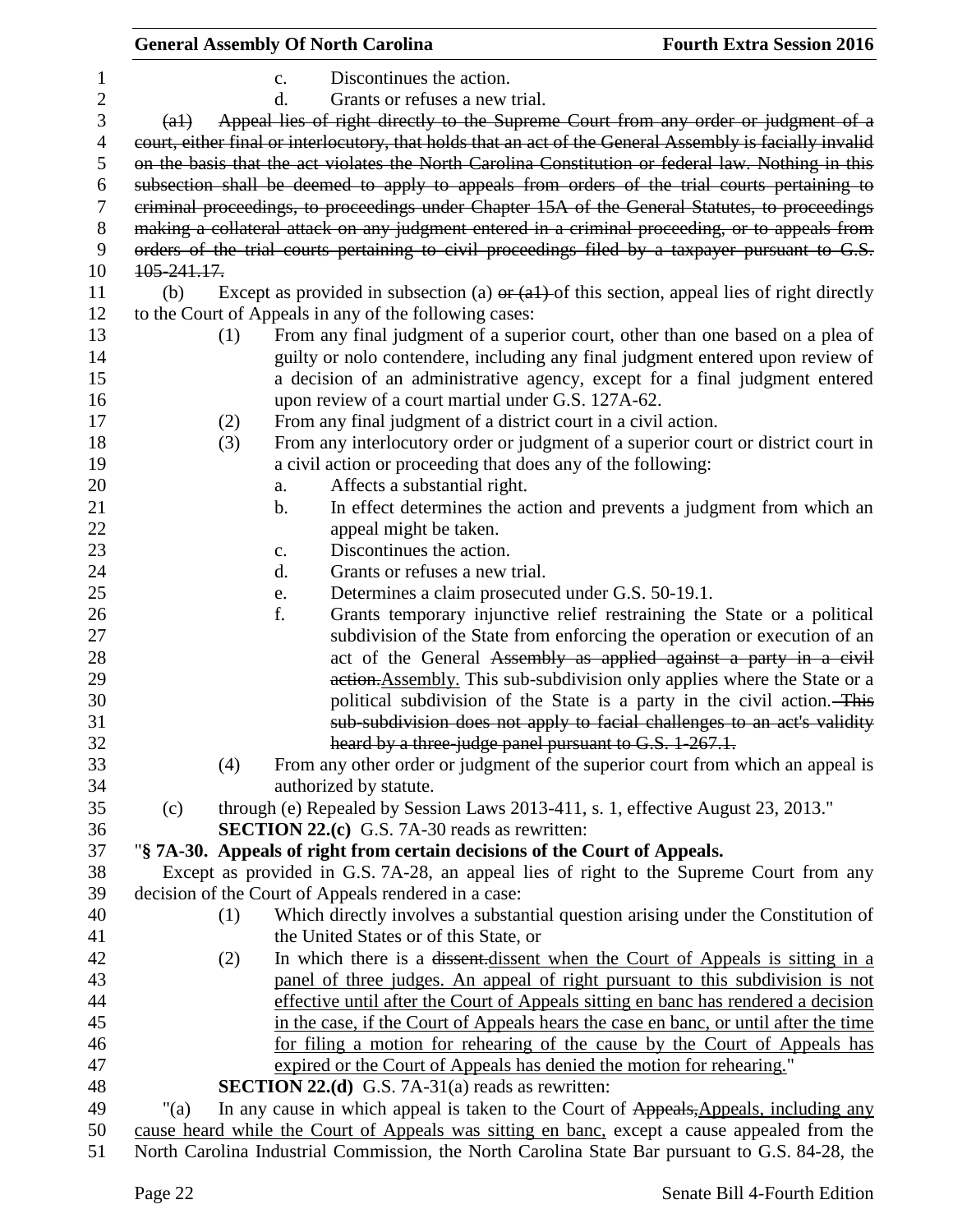Property Tax Commission pursuant to G.S. 105-345, the Board of State Contract Appeals pursuant 2 to G.S. 143-135.9, the Commissioner of Insurance pursuant to G.S. 58-2-80, G.S. 58-2-80 or G.S. 58-65-131(c), a court-martial pursuant to G.S. 127A-62, a motion for appropriate relief, or valuation of exempt property pursuant to G.S. 7A-28, the Supreme Court may, in its discretion, on motion of any party to the cause or on its own motion, certify the cause for review by the Supreme Court, either before or after it has been determined by the Court of Appeals. A cause appealed to the Court of Appeals from any of the administrative bodies listed in the preceding sentence may be certified in similar fashion, but only after determination of the cause in the Court of Appeals. The effect of such certification is to transfer the cause from the Court of Appeals to the Supreme Court for review by the Supreme Court. If the cause is certified for transfer to the Supreme Court before its determination in the Court of Appeals, review is not had in the Court of Appeals but the cause is forthwith transferred for review in the first instance by the Supreme Court. If the cause is certified for transfer to the Supreme Court after its determination by the Court of Appeals, the Supreme Court reviews the decision of the Court of Appeals. Except in courts-martial and motions within the purview of G.S. 7A-28, the State may move for certification for review of any criminal cause, but only after determination of the cause by the Court of Appeals." **SECTION 22.(e)** G.S. 58-65-131(c) reads as rewritten: "(c) Compliance Required in Certain Events. – A corporation governed by this Article shall comply with the provisions of this section, G.S. 58-65-132, and G.S. 58-65-133 before it may do any of the following: … In determining whether the corporation must comply with the provisions of this section, G.S. 58-65-132, and G.S. 58-65-133, the Commissioner may review and consolidate actions of the corporation, its subsidiaries, and other legal entities in which the corporation directly or indirectly owns an interest, and treat the consolidated actions as requiring a conversion. An appeal of the Commissioner's order that consolidated actions require a conversion shall lie directly to the North 28 Carolina Court of Appeals, provided that any party may petition the North Carolina Supreme Court, pursuant to G.S. 7A-31(b), to certify the case for discretionary review by the Supreme Court prior to determination by the Court of Appeals. Appeals under this subsection must be filed within 30 days of the Commissioner's order and shall be considered in the most expeditious manner practical. The corporation must file a plan of conversion within 12 months of the later of the issuance of the Commissioner's order or a final decision on appeal." **SECTION 22.(f)** G.S. 120-2.5 is repealed. **SECTION 23.(a)** G.S. 1A-1, Rule 42(b)(4) of the Rules of Civil Procedure, reads as rewritten: "**Rule 42. Consolidation; separate trials.** ... (b) Separate trials. – (4) Pursuant to G.S. 1-267.1, any facial challenge to the validity of an act of the General Assembly, other than a challenge to plans apportioning or redistricting State legislative or congressional districts, shall be heard by a three-judge panel in the Superior Court of Wake County if a claimant raises such a challenge in the claimant's complaint or amended complaint in any court in this State, or if such a challenge is raised by the defendant in the defendant's answer, responsive pleading, or within 30 days of filing the defendant's answer or responsive pleading. In that event, the court shall, on its own motion, transfer that portion of the action challenging the validity of the act of the General Assembly to the Superior Court of Wake County for resolution by a three-judge panel if, after all other matters in the action have been resolved, a determination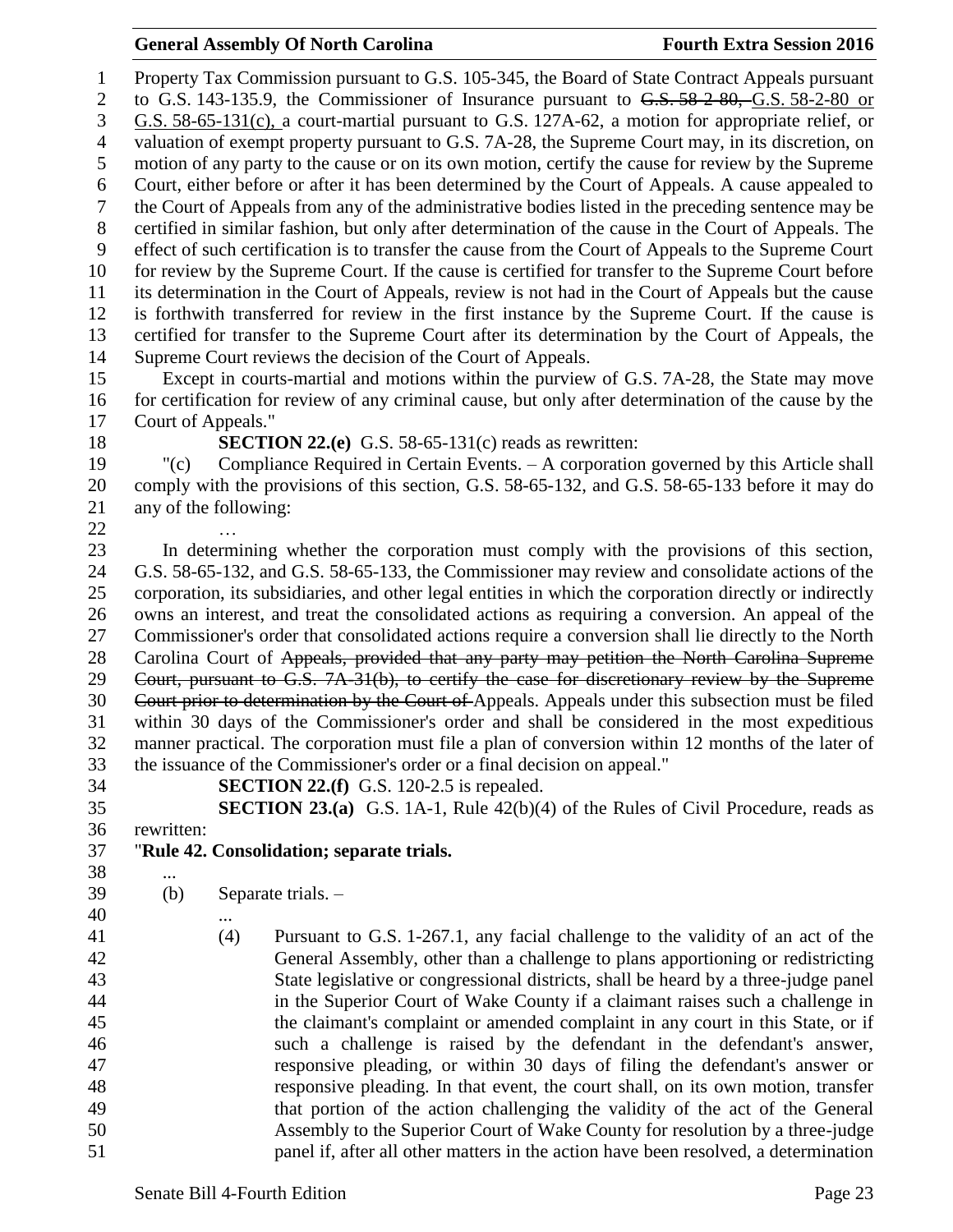| $\mathbf{1}$<br>$\mathbf{2}$ | as to the facial validity of an act of the General Assembly must be made in                                                                                           |
|------------------------------|-----------------------------------------------------------------------------------------------------------------------------------------------------------------------|
| 3                            | order to completely resolve any matters in the case. The court in which the<br>action originated shall maintain jurisdiction over all matters other than the          |
| $\overline{4}$               |                                                                                                                                                                       |
| 5                            | challenge to the act's facial validity and validity. For a motion filed under Rule<br>11 or Rule $12(b)(1)$ through (7), the original court shall rule on the motion, |
| 6                            |                                                                                                                                                                       |
| 7                            | however, it may decline to rule on a motion that is based solely upon Rule                                                                                            |
|                              | $12(b)(6)$ . If the original court declines to rule on a Rule $12(b)(6)$ motion, the                                                                                  |
| $8\,$<br>9                   | motion shall be decided by the three-judge panel. The original court shall stay                                                                                       |
| 10                           | all matters that are contingent upon the outcome of the challenge to the act's                                                                                        |
| 11                           | facial validity pending a ruling on that challenge and until all appeal rights are                                                                                    |
| 12                           | exhausted. Once the three-judge panel has ruled and all appeal rights have been<br>exhausted, the matter shall be transferred or remanded to the three-judge panel    |
| 13                           | or the trial court in which the action originated for resolution of any outstanding                                                                                   |
| 14                           | matters, as appropriate."                                                                                                                                             |
| 15                           | <b>SECTION 23.(b)</b> This section becomes effective February 1, 2017, and applies to                                                                                 |
| 16                           | motions filed on or after that date.                                                                                                                                  |
|                              |                                                                                                                                                                       |
| 17<br>18                     | PART V. MODIFY THE TERM FOR INDUSTRIAL COMMISSIONERS                                                                                                                  |
| 19                           | <b>SECTION 24.(a)</b> G.S. 97-77 reads as rewritten:                                                                                                                  |
| 20                           | "§ 97-77. North Carolina Industrial Commission created; members appointed by Governor;                                                                                |
| 21                           | terms of office; chairman.                                                                                                                                            |
| 22                           | There is hereby created a commission to be known as the North Carolina Industrial<br>(a)                                                                              |
| 23                           | Commission, consisting of six commissioners who shall devote their entire time to the duties of                                                                       |
| 24                           | the Commission. The Governor shall appoint the members of the Commission for terms of six                                                                             |
| 25                           | years. Three commissioners shall be persons who, on account of their previous vocations,                                                                              |
| 26                           | employment or affiliations, can be classed as representatives of employers. Three commissioners                                                                       |
| 27                           | shall be persons who, on account of their previous vocations, employment or affiliations, can be                                                                      |
| 28                           | classed as representatives of employees. No person may serve more than two terms on the                                                                               |
| 29                           | Commission, including any term served prior to the effective date of this section. In calculating                                                                     |
| 30                           | the number of terms served, a partial term that is less than three years in length shall not be                                                                       |
| 31                           | included.                                                                                                                                                             |
| 32                           | (a1)<br>Appointments of commissioners are subject to confirmation by the General Assembly                                                                             |
| 33                           | by joint resolution. The names of commissioners to be appointed by the Governor shall be                                                                              |
| 34                           | submitted by the Governor to the General Assembly for confirmation by the General Assembly on                                                                         |
| 35                           | or before March 1 of the year of expiration of the term. If the Governor fails to timely submit                                                                       |
| 36                           | nominations, the General Assembly shall appoint to fill the succeeding term upon the joint                                                                            |
| 37                           | recommendation of the President Pro Tempore of the Senate and the Speaker of the House of                                                                             |
| 38                           | Representatives in accordance with G.S. 120-121 not inconsistent with this section.                                                                                   |
| 39                           | In case of death, incapacity, resignation, or any other vacancy in the office of any                                                                                  |
| 40                           | commissioner prior to the expiration of the term of office, a nomination to fill the vacancy for the                                                                  |
| 41                           | remainder of the unexpired term-shall be submitted by the Governor within four weeks after the                                                                        |
| 42                           | vacancy arises to the General Assembly for confirmation by the General Assembly. Appointments                                                                         |
| 43                           | to fill a vacancy shall have a term of six years plus the remainder of the unexpired term. If the                                                                     |
| 44                           | Governor fails to timely nominate a person to fill the vacancy, the General Assembly shall appoint                                                                    |
| 45                           | a person to fill the remainder of the unexpired term upon the joint recommendation of the                                                                             |
| 46                           | President Pro Tempore of the Senate and the Speaker of the House of Representatives in                                                                                |
| 47                           | accordance with G.S. 120-121 not inconsistent with this section. If a vacancy arises or exists                                                                        |
| 48                           | pursuant to this subsection when the General Assembly is not in session, and the appointment is                                                                       |
| 49                           | deemed urgent by the Governor, the commissioner may be appointed and serve on an interim basis                                                                        |
| 50                           | pending confirmation by the General Assembly. For the purpose of this subsection, the General                                                                         |
| 51                           | Assembly is not in session only (i) prior to convening of the Regular Session, (ii) during any                                                                        |
|                              |                                                                                                                                                                       |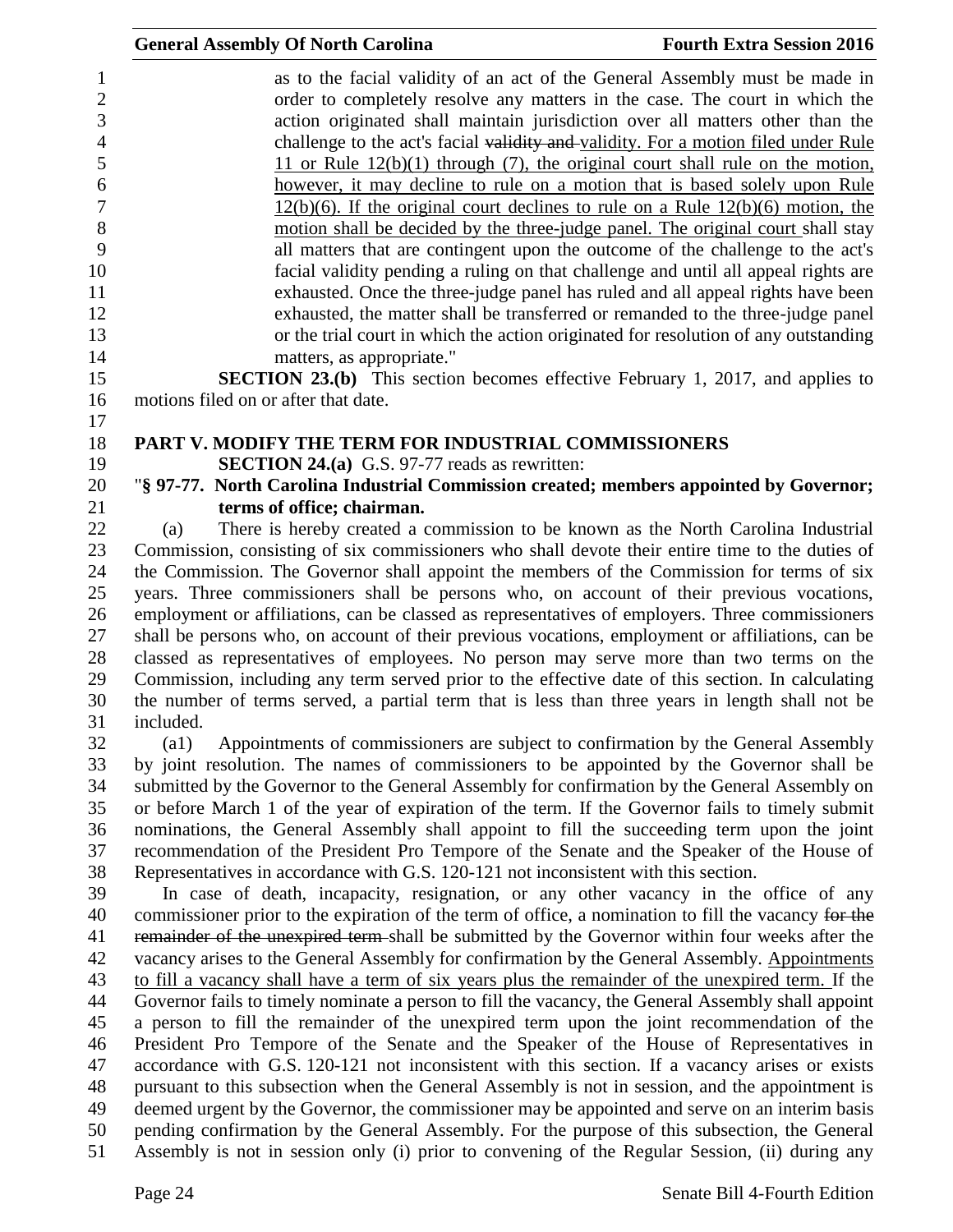adjournment of the Regular Session for more than 10 days, and (iii) after sine die adjournment of the Regular Session.

 No person while in office as a commissioner may be nominated or appointed on an interim basis to fill the remainder of an unexpired term, or to a full term that commences prior to the expiration of the term that the commissioner is serving.

 (b) One member, to be designated by the Governor, shall act as chairman. On December 30, 2016, and every four years thereafter, one member shall be designated by the Governor to act as chairman for a term of four years. In case of death, incapacity, resignation, or any other vacancy of the chairman, the Governor shall designate a new chairman from the remaining commissioners for the remainder of the four-year term. No member who has served less than one year on the Commission may be designated to act as chairman.

 The chairman shall be the chief judicial officer and the chief executive officer of the Industrial Commission; such authority shall be exercised pursuant to the provisions of Chapter 126 of the General Statutes and the rules and policies of the State Human Resources Commission. Notwithstanding the provisions of this Chapter, the chairman shall have such authority as is necessary to direct and oversee the Commission. The chairman may delegate any duties and responsibilities as may be necessary to ensure the proper management of the Industrial Commission. Notwithstanding the provisions of this Chapter, Chapter 143A, and Chapter 143B of the General Statutes, the chairman may hire or fire personnel and transfer personnel within the Industrial Commission.

 The Governor may designate one vice-chairman from the remaining commissioners. On December 30, 2016, and every four years thereafter, one member shall be designated by the Governor to act as vice-chairman for a term of four years. In case of death, incapacity, resignation, or any other vacancy of the vice-chairman, the Governor shall designate a new vice-chairman from the remaining commissioners for the remainder of the four-year term. The vice-chairman shall assume the powers of the chairman upon request of the chairman or when the chairman is absent for 24 hours or more. The authority delegated to the vice-chairman shall be relinquished immediately upon the return of the chairman or at the request of the chairman."

 **SECTION 24.(b)** G.S. 97-77(a1), as amended by subsection (a) of this section, reads as rewritten:

 "(a1) Appointments of commissioners are subject to confirmation by the General Assembly by joint resolution. The names of commissioners to be appointed by the Governor shall be submitted by the Governor to the General Assembly for confirmation by the General Assembly on or before March 1 of the year of expiration of the term. If the Governor fails to timely submit nominations, the General Assembly shall appoint to fill the succeeding term upon the joint recommendation of the President Pro Tempore of the Senate and the Speaker of the House of Representatives in accordance with G.S. 120-121 not inconsistent with this section.

 In case of death, incapacity, resignation, or any other vacancy in the office of any commissioner prior to the expiration of the term of office, a nomination to fill the vacancy for the remainder of the unexpired term shall be submitted by the Governor within four weeks after the 41 vacancy arises to the General Assembly for confirmation by the General Assembly. Appointments 42 to fill a vacancy shall have a term of six years plus the remainder of the unexpired term. If the Governor fails to timely nominate a person to fill the vacancy, the General Assembly shall appoint a person to fill the remainder of the unexpired term upon the joint recommendation of the President Pro Tempore of the Senate and the Speaker of the House of Representatives in accordance with G.S. 120-121 not inconsistent with this section. If a vacancy arises or exists pursuant to this subsection when the General Assembly is not in session, and the appointment is deemed urgent by the Governor, the commissioner may be appointed and serve on an interim basis pending confirmation by the General Assembly. For the purpose of this subsection, the General Assembly is not in session only (i) prior to convening of the Regular Session, (ii) during any